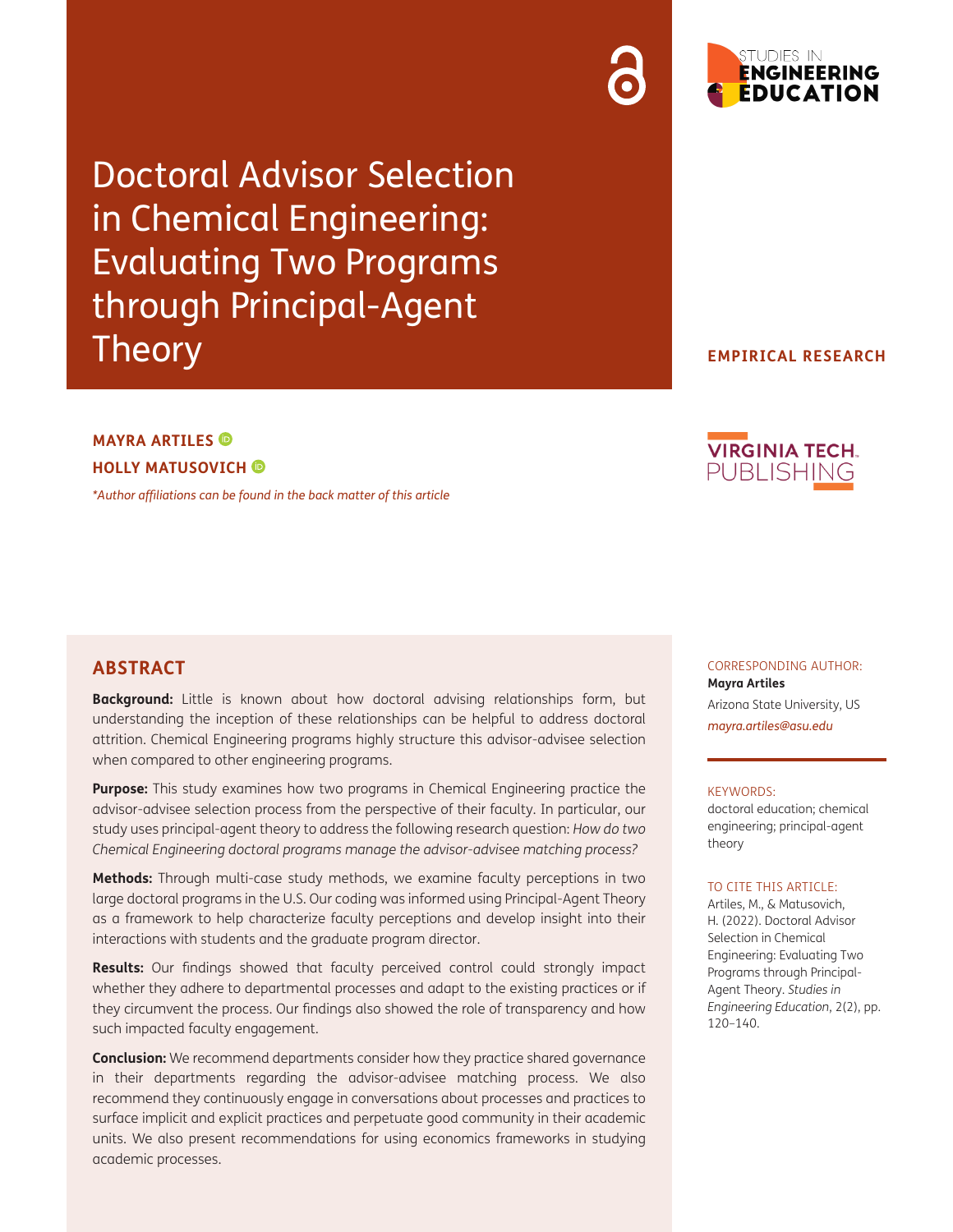Choosing an advisor is arguably the most critical component to a doctoral student's degree progress and completion [\(Bair & Haworth, 2004](#page-17-1); [Barnes et al., 2010;](#page-17-1) [Barnes & Austin, 2009](#page-17-1); [Devos et al.,](#page-18-0) [2016](#page-18-0); [Lovitts, 2001;](#page-19-0) [Noy & Ray, 2012](#page-19-0); [Schlosser & Gelso, 2001](#page-19-0); [Zhao et al., 2007\)](#page-20-0). Much research has shown that one of the reasons students do not persist in the PhD is a poor relationship with their doctoral advisor (Bair & Haworth, 2004). This importance becomes especially true in STEM due to its practice of the 'science model of advising,' where not only is there typically a high level of interaction between students and faculty ([Nettles & Millett, 2006](#page-19-0)), but the advisor is often a student's teacher, colleague, supervisor, and coauthor ([Zhao et al., 2007](#page-20-0)). When considering that 50% of doctoral students do not complete their doctorate [\(Council of Graduate Schools, 2007;](#page-18-0) [National Academies of Sciences, Engineering, and Medicine, 2018\)](#page-19-0), we see a clear imperative to understand the formation and development of advising relationships in STEM.

Prior work has developed knowledge on the perspectives that students and faculty have about the advisor selection process ([Hilmer & Hilmer, 2007](#page-18-0); [Joy et al., 2015;](#page-18-0) [Maher et al., 2020; Nettles](#page-19-0) [& Millett, 2006\)](#page-19-0). However, current research tends to be limited by two false assumptions: 1) that the advisor selection process is the same across doctoral degree programs, and 2) that students and faculty both directly choose with whom they will work. Although there is some prior work that challenges these assumptions, further research is needed.

Our initial research in this area has revealed that doctoral programs in engineering tend to provide a shorter time frame for advisor-advisee matching, require fewer preparatory activities associated with advisor-advisee, and have fewer information systems available for students to select an advisor than programs in science and math [\(Artiles, 2019](#page-17-1)). A notable exception to the pattern described in the aforementioned study are the doctoral programs in Chemical Engineering, all of which engaged in advisor-advisee matching through a process where the graduate program director essentially brokers advising relationships between the program's incoming students and the faculty. It was this contrast to the dominant practices in engineering that informed the current research effort; a richer understanding of how this matching process is structured in chemical engineering will give us a full view of the formation of advisor-advisee relationships and, as understood from the milieu of its inception, could also provide alternative perspectives and insight as to why students choose to depart from or persist in the doctoral pursuit.

We begin this larger work by examining faculty perspectives on advisor selection processes in two Chemical Engineering programs knowing that the practice of such process is likely to vary by department. This study addresses the following research question: *How do two Chemical Engineering doctoral programs manage the advisor-advisee matching process?* To answer this question, we interviewed faculty in two different Chemical Engineering programs and reviewed the graduate student handbook used in these departments to guide the process. We grounded this work in principal-agent theory ([Eisenhardt, 1989](#page-18-0)) to illuminate the interactions between faculty and graduate program directors. While we argue that the student perspective is also important, the current analysis is limited to the faculty perspective, with the student perspective discussed elsewhere ([Artiles, 2019\)](#page-17-1).

### **THEORETICAL FRAMEWORK**

We framed our study in principal-agent theory (PAT) ([Eisenhardt, 1989](#page-18-0)). Economic theories related to behavioral economics, such as PAT, aim to predict human behavior. In the context of this study, PAT can help characterize the existing interactions between faculty and department leadership (graduate program directors). Using PAT overcomes the limitation inherent to many frameworks traditionally used in education which tend to focus on the individual and not the interactions across individuals in a group. PAT illuminates these interactions by establishing behavioral tendencies or 'predictions' as to how individuals will react given a certain set of rules. PAT states that there is a principal who has a task that needs to be completed, and this principal employs an agent to do so. The relationship is governed by a contract negotiated at the beginning of the relationship by the principal and the agent that lays rules for how the agent will engage in that task. This contract details how the agent will complete the task and how it will be assessed for completion by the

Artiles & Matusovich **121** *Studies in Engineering Education*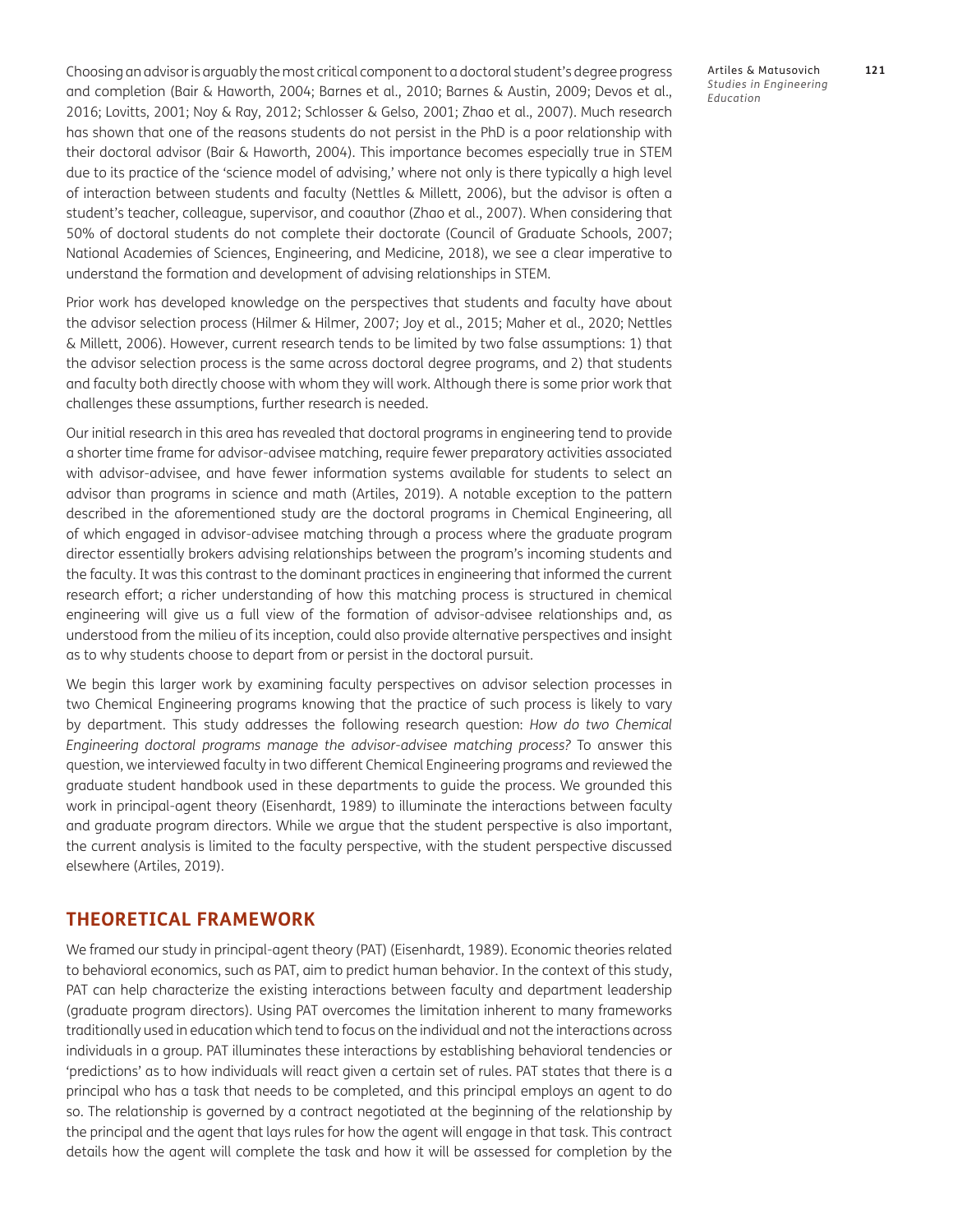principal. It is important to note that although this theoretical framework is often labeled 'agency theory,' it is not related to the concept of agency often found in sociology and education (e.g., such as in [O'Meara, 2013\)](#page-19-0) ([Baxter, 2001\)](#page-17-1). Rather, it refers to the presence of the agent carrying out the principal's task.

We operationalize PAT for the Chemical Engineering program's practices of an advisor-advisee matching system as follows. Matching is a practice in which students submit a list ranking with their preferred advisors to the faculty member directing the doctoral program (graduate program director). This director then uses this information along with faculty's preferences and funding capacity to develop matches between students and faculty. This system streamlines the advisor selection process across students and faculty and centralizes the final paired matches with the doctoral program, which acts as a mediator. When we consider this practice using a PAT lens, the graduate program director acts as an agent for both the student and the faculty. The student and the faculty (the principals) trust the graduate program director will find them a suitable match, and they make their preferences known to this agent. The handbook – which can be interpreted as the documentation of the contract – states this process as the graduate program director's responsibility. The graduate program director then needs to accommodate various and possibly differing student and faculty preferences, where both groups act as principals. This scenario is known in PAT as the multiple principal dilemma (see **Figure 1**).

In the multiple principal dilemma, the task is being outsourced from two or more parties (principals) to a third party (agent). The multiple principal dilemma has two variations: one in which the principals agree on the outcome and one in which the principals have opposite preferences ([Lane,](#page-18-0) [2012](#page-18-0)). When the principals agree on the outcome, the largest challenge is which principal will monitor the agent to ensure the contract is completed as agreed*.* Thus, monitoring the process and outcome is diluted across multiple principals who may or may not enforce its execution. This difficulty can compound the existing challenges common to the outsourcing of the task itself. Sometimes, the agent possesses expertise or information that the principals do not have and is needed for completing the task [\(Eisenhardt, 1989\)](#page-18-0), creating an information asymmetry that makes enforcement difficult to achieve. Similarly, if the contract is designed strictly to assess the outcome of the agent's actions and not the actions themselves, the principals would have to be in complete alignment with the desired outcome to ensure appropriate enforcement ([Lane,](#page-18-0) [2012](#page-18-0)). When the principals disagree on the desired outcome, the agent must decide which one contract to fulfill or how to flip-flop across differing desired outcomes leveraging power among the principals. This inconsistency in execution ultimately leads to incoherent policy outcomes and agent behavior [\(Lane, 2012\)](#page-18-0)*.* This is to say that how the agent reconciles their actions relative to both principals' preferences becomes grounds for inconsistency in the actions of the agent. This inconsistency in the agent's actions can also become ground for implicit principals, or hidden principals, to step in and influence the actions of the agent.



Artiles & Matusovich **122** *Studies in Engineering Education*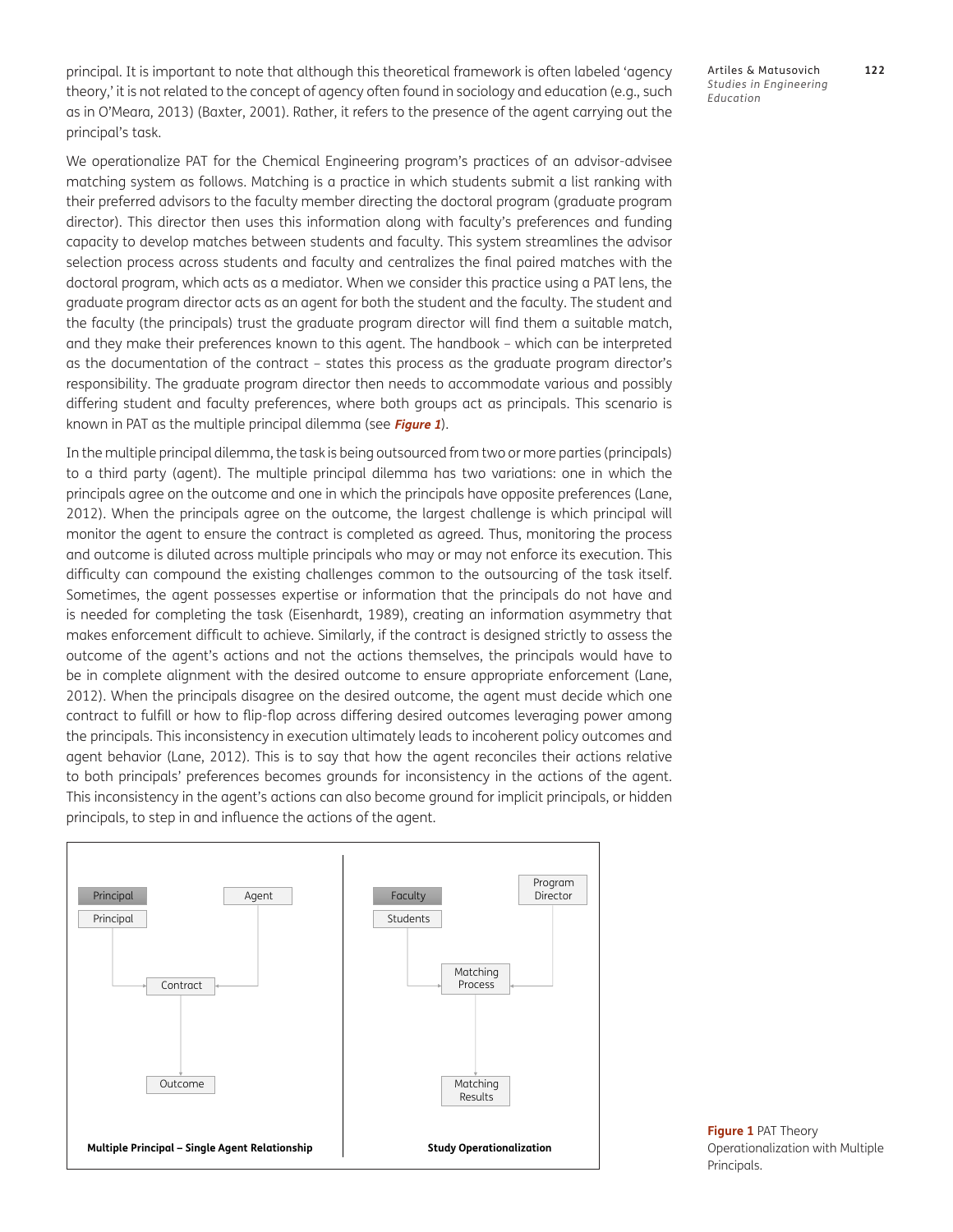PAT has been used predominantly in higher education research to study the relationship between the government or and higher education administration ([Lane, 2012\)](#page-18-0). However, some have focused on the institution's interactions with students. For example, Lozano & Hughes [\(2017\)](#page-19-0) used PAT to study how student representatives in governing boards act on behalf of the student body's interests. The authors explored whether the representatives truly represented their constituents versus their individual interests when voting on issues and found that students that were elected rather than appointed reported having more pressure from the student peers when it came to voting on issues. While PAT was only loosely engaged in the study, it served as a lens to understand people acting on others' behalf. Another example is work by Dill & Soo [\(2004\)](#page-18-0), who argued that PAT helps represent the inefficiencies in how students select institutions and courses. The authors demonstrated the students' inability to thoroughly evaluate all of the courses and institutions places them in an information asymmetry that keeps them from making the most rational decision when selecting an institution. As a consequence, these students select an institution based on the information they are available to find and analyze. Thus, they do not operate in a 'free market' because there is too much information to process in order to maximize their benefit. Closer to graduate education, Flora ([2007\)](#page-18-0) synthesized the legal arguments on whether graduate students are employees of the university or not through the lens of PAT. The author argued that indeed graduate students act on behalf of the university, particularly when executing teaching assistantships, as they have authority to teach and grade often to their own volition yet on behalf of the institution. Therefore, through the lens of PAT, graduate students indeed act as faculty. Thus, the author argued that they should be honored by the university to receive benefits commensurate with such responsibility.

While research using PAT in higher education exists, there is still much room to grow, particularly in studying interactions between academic programs, faculty, and students. This area holds much promise since there are often assumptions held in these interactions associated with self-interest, information asymmetry, and incentives in which PAT can provide an opportunity to deconstruct human behavior [\(Lane, 2012](#page-18-0); [Thaler & Sunstein, 2008\)](#page-19-0). To our knowledge, no study in engineering education has used PAT framework, yet the promise of using frameworks in behavioral economics for engineering education has been previously discussed [\(Katz, 2019](#page-18-0)). This study seeks to exemplify this promise by leveraging PAT to understand the relationship students, faculty, and graduate program directors build with each other within the advisor selection process and how the latter reconcile preferences and power differentials across the formers. It is important to note that although these aforementioned relationships are not the same advising relationships that develop later in the doctorate, they do set the context and possibly impact how advising relationships ultimately come to fruition.

### **LITERATURE REVIEW**

To ground our study, we first argue why the selection of an advisor is key in understanding the dynamics of advising relationships from the lens of its inception and specifically why this is key knowledge in the case of STEM doctorates. We then explain how this work builds on existing research on the engineering doctorate. Finally, we demonstrate the importance of the impact individual departments have on doctoral education. We conclude by arguing how our study builds and addresses these arguments.

#### **ADVISOR SELECTION**

Research on doctoral education has mostly focused on the dynamics of the student and faculty relationship after students have selected their advisor ([Golde, 2005\)](#page-18-0), but not the advisor selection process itself or the doctoral program in which this advising relationship takes place. In an ideal scenario, a student and a faculty member build an advising relationship in which they will both be satisfied and motivated that allows them both to meet their research and degree completion goals. However, it is often the case that this match is less than ideal [\(Baker et al., 2014;](#page-17-1) [Devos et](#page-18-0) [al., 2016\)](#page-18-0), and both students and advisors are misaligned in expectations for each other within the

Artiles & Matusovich **123** *Studies in Engineering Education*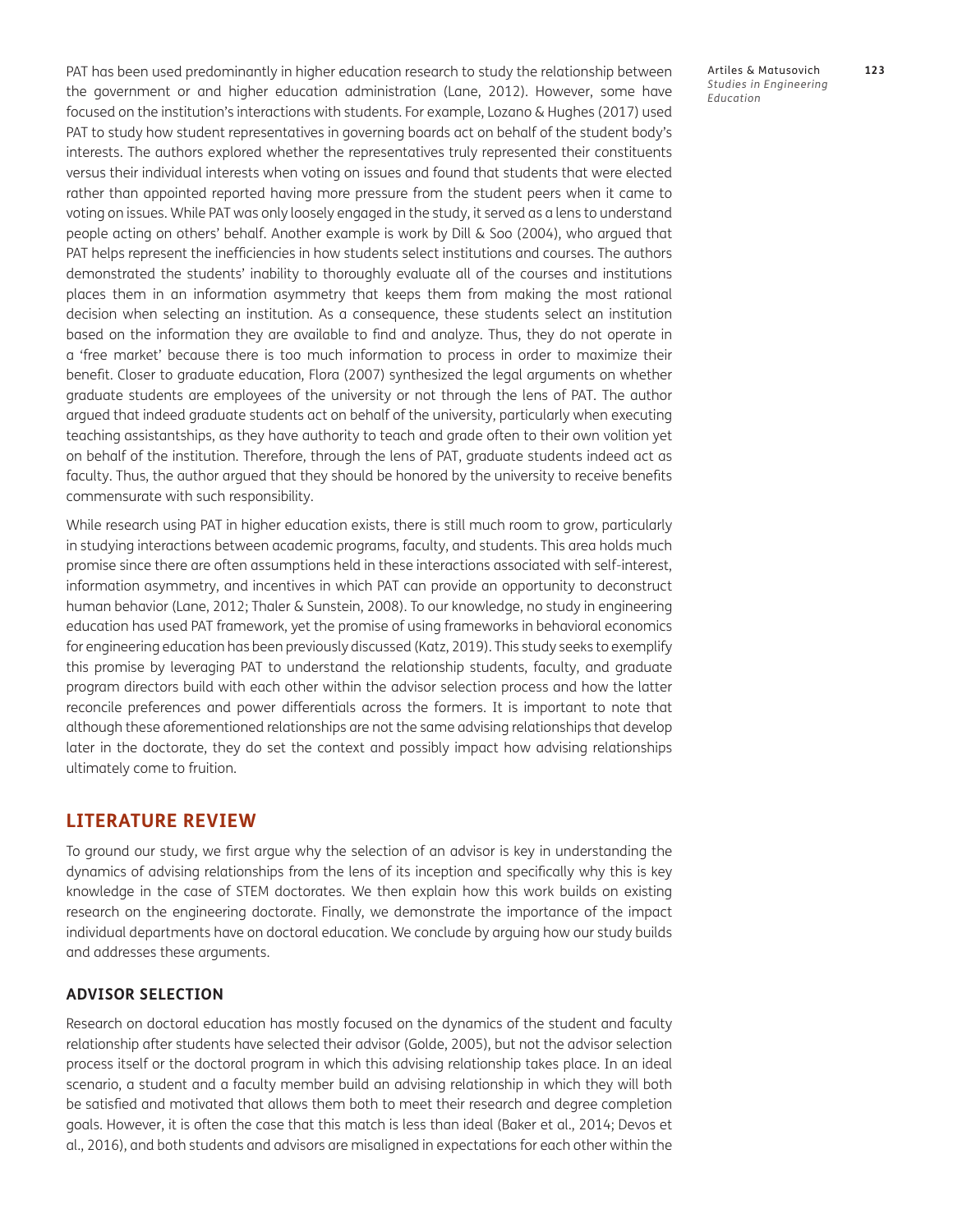advising relationship. Numerous research studies have argued that those students that remain in less than satisfactory conditions are more likely to lose satisfaction with the doctoral pursuit as a whole ([Baker et al., 2014;](#page-17-1) [Pyhältö et al., 2015](#page-19-0); [Zhao et al., 2007\)](#page-20-0), more likely to develop mental health issues [\(Levecque et al., 2017](#page-18-0)), more likely to take a longer time to degree ([Bair & Haworth,](#page-17-1) [2004](#page-17-1)), and are at greater risk of not completing the doctorate [\(Lovitts, 2001](#page-19-0)).

To our knowledge, no study has directly examined the advisor selection process itself. However, several studies have uncovered critical knowledge regarding what students and faculty look for in an advising relationship. For example, Joy et al. ([2015](#page-18-0)) found that STEM students mostly focused on funding availability and the area of research when selecting an advisor. As a secondary factor, they considered the personality of the advisor and their ability to help students graduate in a timely manner. The same study showed that faculty members focused on student credentials, such as GPA or standardized test scores, as well as their ability to contribute to research (i.e., the alignment of the student's research interest to the faculty member's desired future research directions). The student findings align with Golde & Dore ([2001](#page-18-0)), who also showed that the larger the number of factors students considered when selecting an advisor, the better their satisfaction with their advising relationship in the long term. Zhao et al. ([2007](#page-20-0)) found that students in the sciences tended to select an advisor based on pragmatic benefit over intellectual compatibility or an advisor's reputation. Regarding the selection itself, a study found that students in counseling psychology value the ability to choose and tend to select advisors with whom they believe they can work comfortably and successfully ([Schlosser et al., 2003\)](#page-19-0). The authors found that these students reported being happier than those who were assigned to their advisor.

We can conclude from these studies that although students value the opportunity to select an advisor, the specific factors they consider and the weight they place on such is not always consistent. We can also see a faculty focus on credentials and research interests with little consideration for compatibility. It is important to note that most of these studies did not focus on the advisor selection process directly but discussed the selection process as part of a larger research question. By not focusing on the process itself, critical information for understanding the context in which students find advisors in doctoral programs can be amiss which this study aims to clarify.

#### **DOCTORAL EDUCATION OF ENGINEERS**

Emerging research from engineering education has addressed funding and recruitment in doctoral programs, which are often closely linked to advising. A study by Wall Bortz et al. ([2020\)](#page-20-0) showed that doctoral programs sometimes adopt non-evidence-based recruitment, strategies in recruitment often obscuring key values for students when choosing a doctoral program. This obscuring of key values early in the doctorate can compound in hindering student success when we take into account the existing gaps in understanding and the general lack of autonomy graduate students experience in discussing and optimizing their doctoral funding ([Borrego et al., 2019\)](#page-18-0). These authors also addressed work regarding career placement of engineering PhDs comparatively to other STEM fields ([Denton et al., 2019;](#page-18-0) [Kinoshita et al., 2020](#page-18-0)). Other work within engineering education has looked closely at student development of specific competencies in the doctorate, such as the relation of competencies obtained in the PhD to postdoctoral employment ([Berdanier](#page-17-1) [et al., 2016;](#page-17-1) [London et al., 2014;](#page-18-0) [Zhu & Cox, 2015\)](#page-20-0), development of writing skills in doctoral writing [\(Berdanier, 2016](#page-17-1); [Berdanier & Zerbe, 2018](#page-17-1)), doctoral learning environments ([Crede & Borrego,](#page-18-0) [2012](#page-18-0)), and how having industry experience prior to the doctorate impacts the doctoral journey [\(Mosyjowski et al., 2017;](#page-19-0) [Mosyjowski & Daly, 2020](#page-19-0); [Peters & Daly, 2013\)](#page-19-0). While work on doctoral student competencies is important, understanding the formation of advising relationships and the programs in which student development takes place is a critical next step. Our study builds on the existing work specifically by focusing on the doctoral program to understand how they approach the advisor selection process, providing insight into how faculty and graduate program directors assign students. This is particularly important work related to the formation of advising relationships that are critical to student success.

Artiles & Matusovich **124** *Studies in Engineering Education*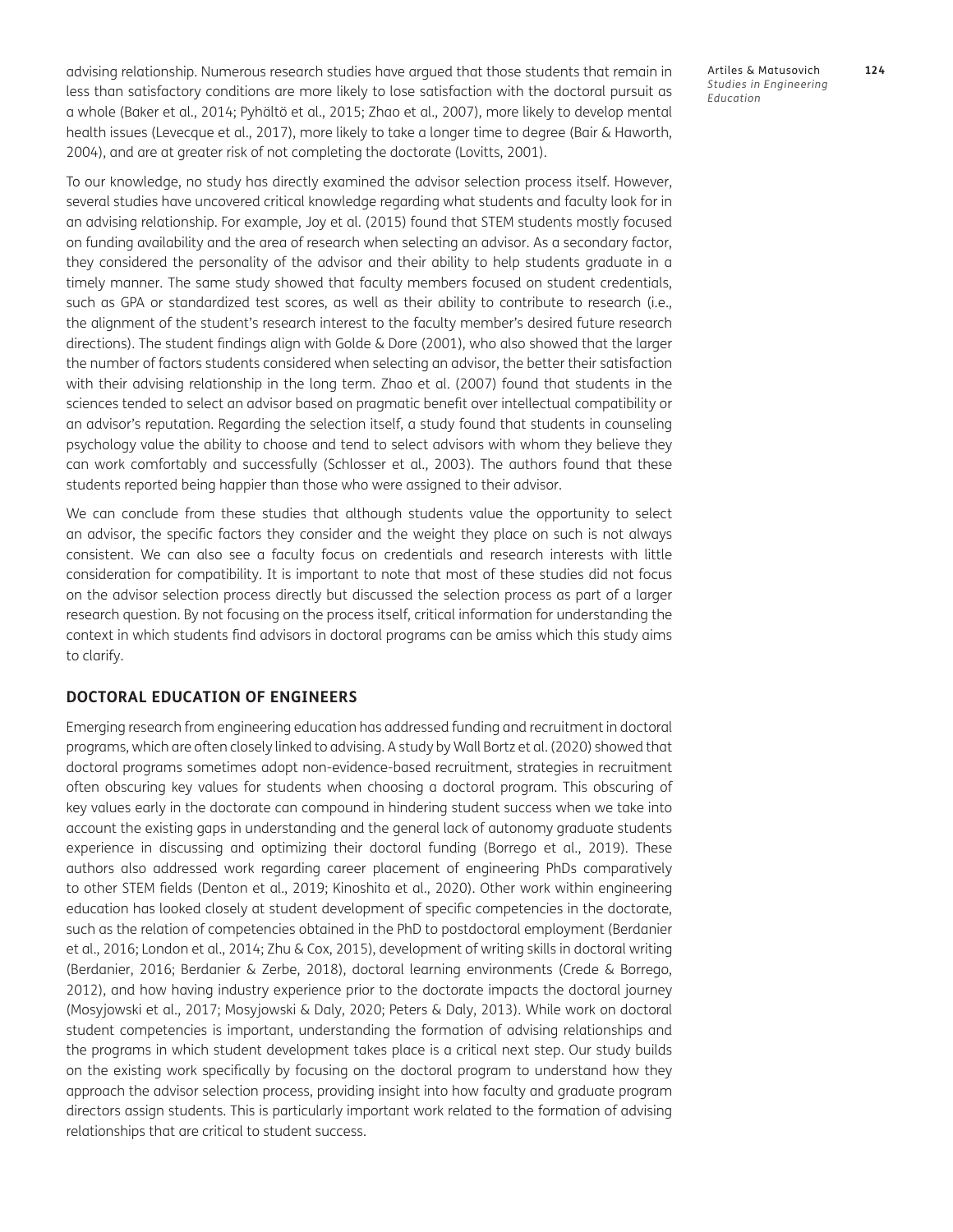Our study builds on the existing work specifically by focusing on the doctoral program to understand how they approach the advisor selection process, providing insight into how faculty and graduate program directors assign students. This is particularly important work related to the formation of advising relationships that are critical to student success.

Artiles & Matusovich **125** *Studies in Engineering Education*

#### **DEPARTMENTS' INFLUENCE ON FACULTY AND DOCTORAL EDUCATION**

A key factor in our study is the departmental context because it influences how the advisor selection process is ultimately practiced [\(Golde, 2005](#page-18-0)). Prior work studying departments' influence on the doctoral process has shown that while the doctoral journey is shaped by disciplinary traditions, it is often difficult to separate these disciplinary factors from departmental culture. Specifically, in engineering, Knight et al. ([2018](#page-18-0)) demonstrated that even within engineering, doctoral programs vary widely in their proportions of students' funding mechanisms (e.g., how many students have a research assistantship vs. a fellowship, among other possible mechanisms). Given what has been shown in the literature on the role of funding in the student experience [\(Border & Barba,](#page-18-0) [1998](#page-18-0); [Kinoshita et al., 2016](#page-18-0); [Torka, 2018\)](#page-20-0), one could conclude that the pursuit of the doctoral degree could vary within the same discipline depending upon on which program a student decides to enroll. Collectively, research shows that both disciplines and departments do indeed impact how doctoral education is managed but understanding the effects of each is difficult to do as separating these influences would warrant studying a phenomenon across multiple institutions within the same discipline. More recent work has begun to question the importance of the context on doctoral education (i.e., the role and impact of the institution, department, program, discipline, policies, norms, etc.), but such work focuses mostly on the direct impact said context has on the student experience paying little attention to the context as the environment in which advisor relationships function [\(Ferrer de Valero, 2001](#page-18-0); [Golde, 2005;](#page-18-0) [O'Meara et al., 2014;](#page-19-0) [Sowell et al.,](#page-19-0) [2015](#page-19-0); [Zhou & Okahana, 2016\)](#page-20-0). The advisor selection process, while influenced by the disciplinary traditions, is often managed by the department under the constraints imposed by both the department and the institution (e.g., resources availability and allocation) [\(Becher & Trowler,](#page-17-1) [1989](#page-17-1); [Ferrer de Valero, 2001; Goldman & Massy, 2001; Joy et al., 2015](#page-18-0); [Sowell et al., 2015;](#page-19-0) [Zhou &](#page-20-0) [Okahana, 2016\)](#page-20-0) Our study accounts for this difference by examining two departments belonging to the same discipline in different institutions.

### **METHODS**

To examine faculty perspectives on how students are matched to advisors in two Chemical Engineering departments, we employed a multi-case study methodology. Multi-case study methodology allows one to understand an evolving, uncontrollable phenomenon [\(Yin, 2003\)](#page-20-0) that is bounded in space (i.e., the individual department) and in time (i.e., the professors currently advising graduate students and the advisor selection process currently in place) [\(Stake, 1994,](#page-19-0) [2006](#page-20-0)). We scoped our study to the academic departments, which organizationally house both the faculty and the doctoral programs. Each department represents an individual case, and the units of analysis are individual faculty experiences. These experiences are contextualized through the use of the graduate student handbook. We conducted this study per approved human research subjects research protocols.

### **CASE SITES**

The department labeled as Midwest U is housed in a large public institution with a Carnegie classification of Highest Research Activity ([Shulman, 2001](#page-19-0)). Midwest U's PhD program ranks in the top 15 programs for Chemical Engineering in the U.S. The department labeled Land Grant State also belongs to a large public institution with a Carnegie classification of Highest Research Activity. Land Grant State's PhD program ranks in the top 30 programs for Chemical Engineering in the U.S. Both programs' doctoral student cohorts have an average size of 30 students each year, and they have a similar number of faculty associated with PhD advising, about 30 members. Both Midwest U and Land Grant State reported doctoral student retention ranging from 90–95%, which is well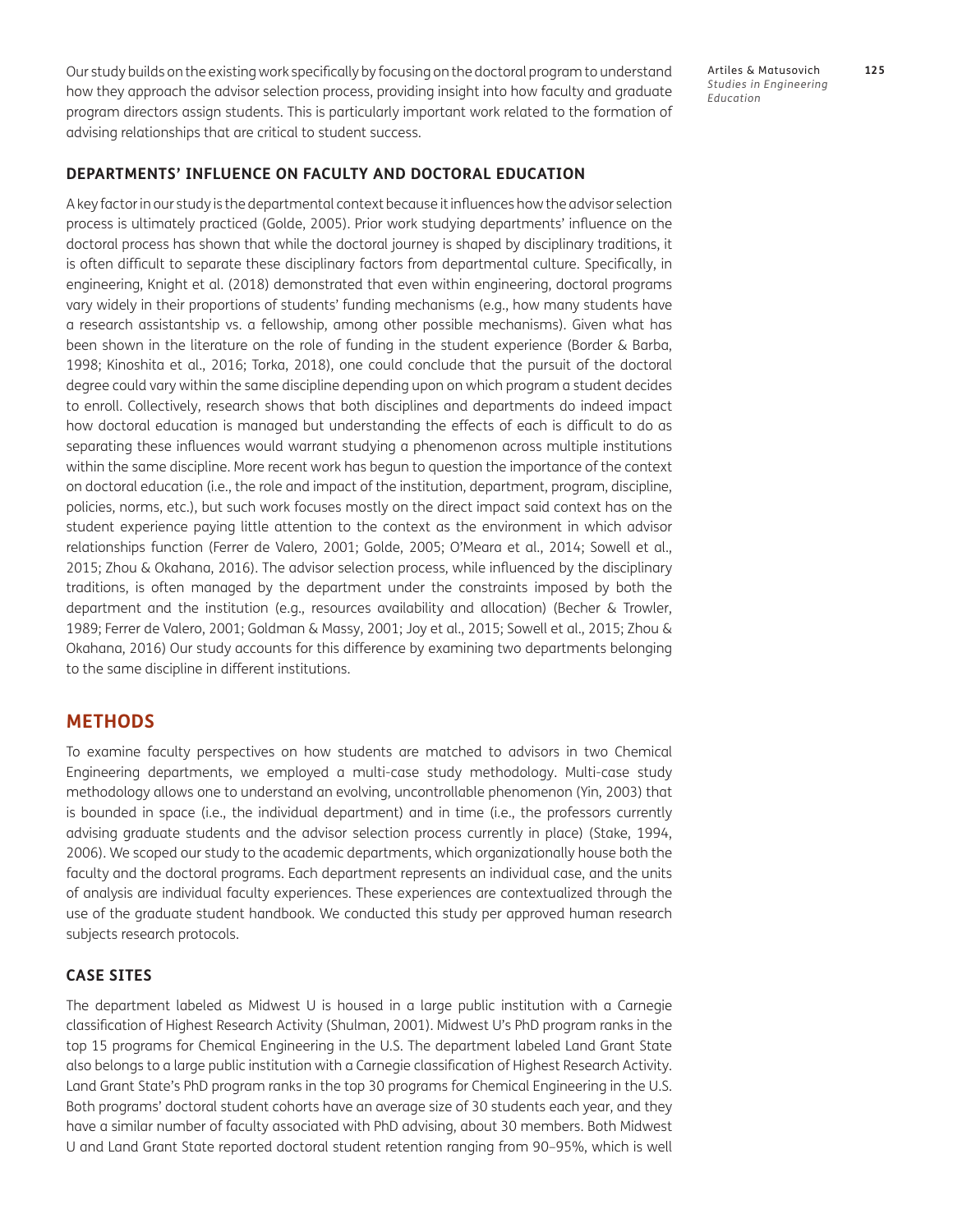above the average for doctoral engineering programs as published by the Council of Graduate Schools for engineering programs and Chemical Engineering programs (60%) ([Council of Graduate](#page-18-0) [Schools, 2007](#page-18-0)).

Artiles & Matusovich **126** *Studies in Engineering Education*

### **DATA SAMPLE**

We analyzed each case using two primary sources of data: 1) interviews with faculty and 2) graduate student handbooks. We obtained the graduate student handbooks from each program's website. The graduate student handbooks include instructions for students and provide the baseline for the process through which students match with faculty.

Individual faculty were invited to participate in interviews for this study through snowball sampling [\(Patton & Patton, 2002\)](#page-19-0). Faculty were selected to participate based on their experiences in advising and recruiting doctoral students. We specifically sought faculty currently advising doctoral students or holding the title of graduate program director or faculty member who oversees the doctoral program. We aimed to obtain a faculty sample that included a variety of levels (Assistant, Associate, and Full Professors) and research topics to maximize the experiences represented in the interviews. While we recognize that there are often differences in the experiences of underrepresented faculty in each department with regard to both sex and race/ethnicity (e.g., [O'Meara et al., 2019;](#page-19-0) [Ong, Wright, Espinosa, & Orfield, 2011\)](#page-19-0), we did not intentionally sample for such differences, nor did we ask participants to self-report gender, race, or ethnic identities. Given the limited diversity in both departments' faculty, reporting on faculty demographic would inevitably identify individuals' participation in this study. This approach is a limitation of our study that future research should meaningfully address.

**Table 1** summarizes self-reported participant information. Note that that the sum will exceed the actual total number of participants (6 for Dept A and 7 for Dept B) because the line items are not exclusive. For all programs, we were sure to invite at least one current or recently former graduate program director to have their experiences in arranging the matching process in their departments. We refrain from identifying individual faculty demographics in our results because we did not directly ask for self-identification of some demographic information to preserve the anonymity of our participants, as explained earlier.

| <b>FACULTY CHARACTERISTICS</b>                                |                                     | <b>MIDWEST U</b> | <b>LAND GRANT STATE</b>  |
|---------------------------------------------------------------|-------------------------------------|------------------|--------------------------|
| Faculty by Rank                                               | Former Graduate Program Directors 2 |                  |                          |
|                                                               | <b>Full Professors</b>              | 3                | 3                        |
|                                                               | Associate Professor                 | $\Omega$         | $\mathbf{1}$             |
|                                                               | Assistant Professor                 | $\overline{2}$   |                          |
| Time Working as Faculty in the<br>Department                  | $0 - 5$                             | $\overline{2}$   | 1                        |
|                                                               | $5 - 15$                            | $\Omega$         | 3                        |
|                                                               | $15+$                               | 5                | $\overline{2}$           |
| Doctoral Students Advised &<br>Graduated                      | $0 - 5$                             | 1                | $\overline{\mathcal{L}}$ |
|                                                               | $15+$                               | 5                | 4                        |
| Currently or Previously Involved in<br>the Graduate Committee | Yes                                 | 4                | $\overline{\mathcal{L}}$ |
|                                                               | No                                  | $\mathcal{P}$    | 4                        |

**Table 1** Summary of Participant Organizational Status by Department.

The interviews lasted approximately one hour and discussed the process through which students entered the program until they were matched to an advisor. The interview protocol was developed as part of a larger study and the extant literature in the space of doctoral advisor selection ([Artiles,](#page-17-1) [2019](#page-17-1)). The included interview questions focused on individual participants' experiences in advising and recruiting doctoral students. Sample questions for these interviews are included in **Table 2**, as well as examples of how the questions relate to the theoretical framework.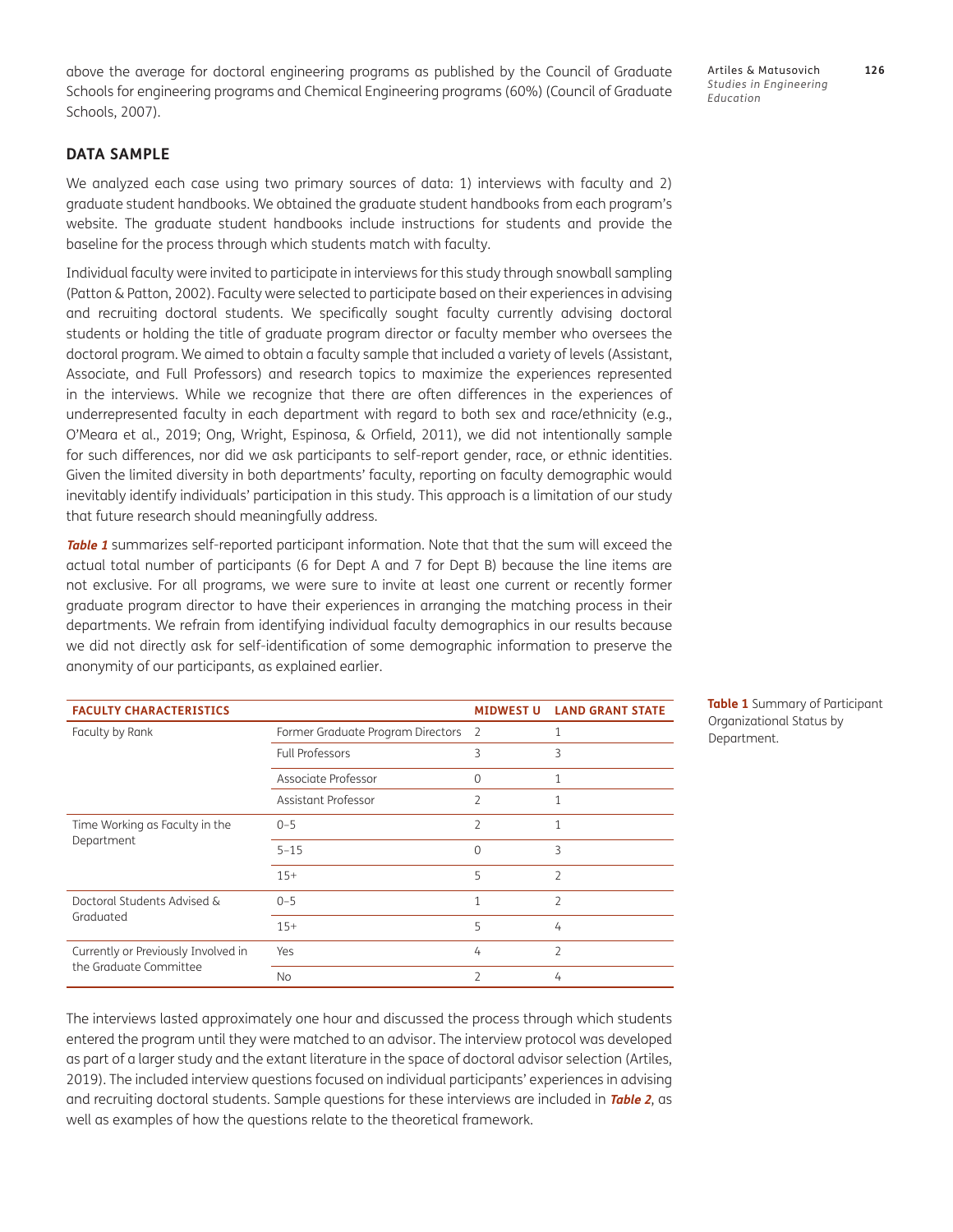| <b>FRAMEWORK CONNECTION</b>                         | <b>SAMPLE QUESTIONS</b>                                                                                                                                                  |
|-----------------------------------------------------|--------------------------------------------------------------------------------------------------------------------------------------------------------------------------|
| Contract activities and conditions                  | What is the advisor selection process in this department?                                                                                                                |
| Agent activities prior to contract<br>execution     | How does the program promote and facilitate students and faculty to get to<br>know each other?                                                                           |
| Principal activities prior to contract<br>execution | How do students and faculty interact prior to matching to an advisor?                                                                                                    |
| Principal awareness of the process                  | <b>Faculty:</b> How does the graduate program director assign students to faculty<br>once they submit their top choices? How do faculty make known their<br>preferences? |
| Agent inclusion of principal in the<br>process      | <b>Graduate Program Directors:</b> How do/did you assign students to faculty?<br>How do/did you incorporate faculty preferences?                                         |
| Constraints to contract execution                   | Who typically funds your work?                                                                                                                                           |
|                                                     | Are there restrictions on who may be hired as a research assistant through<br>your funding?                                                                              |
| Instances where the contract is not<br>executed     | Do you receive targeted applications to come work in your group? How do<br>you handle these cases?                                                                       |
|                                                     | Do your peers accept targeted students into their groups?                                                                                                                |
| Outcome satisfaction                                | What would you change to the selection process?                                                                                                                          |
|                                                     | How satisfied are you with this process?                                                                                                                                 |

**Table 2** Selected Interview Questions and Their Connection

to the PAT framework.

# **DATA ANALYSIS**

This analysis was grounded in an interpretivist worldview [\(Lincoln & Guba, 1985](#page-18-0)). This approach implies that what participants express to be their perceptions are indeed their reality since these perceptions will drive their behavior (a foundational principle in motivation in theory used in education as shown in [Schunk et al., 2014,](#page-19-0) as an example). Data analysis consisted of three steps: development of case descriptions, applying replication analysis to the cases, and conducting a cross-case analysis.

#### **DEVELOPMENT OF CASE DESCRIPTIONS**

Following the case study approach recommended by Yin [\(2003](#page-20-0)), the first step was to create a case description for each department. These case descriptions were anchored in the description of the matching process stated in the graduate student handbook and annotations of salient themes from the interviews. We developed an initial set of codes (as shown in the first column in **Table 2**), emergent from these annotations and resulting case descriptions, that consisted of key aspects of the advisor selection process across both departments. These codes were applied across all interviews using Dedoose software, and the resulting excerpts were examined for patterns to find how the different faculty within each case described the different parts of the process and how these descriptions compare. Finally, we conducted a theoretical interpretation of the initial codes using the framework as a lens (as shown in the third column in **Table 3**). This step included identifying in each program which is the agent or person who executed the matching process, who are the principals or person who outsources the matching decisions, and what are the interactions across both of these from the perspective of the interviewed faculty. These operationalizations were developed based on the framework's prior use in the literature.

### **APPLYING REPLICATION ANALYSIS WITHIN THE CASES**

The emerging patterns from both rounds of coding were compared across the participants within a single case, verifying for differences across faculty ranks and involvement in the graduate program. For example, when we found that Midwest U prioritized junior faculty in the advisor-advisee matching process, we confirmed these findings across all the interviews from that institution. This triangulation ensured that the findings here reported are not single instances of the phenomenon in that environment.

Artiles & Matusovich **127** *Studies in Engineering Education*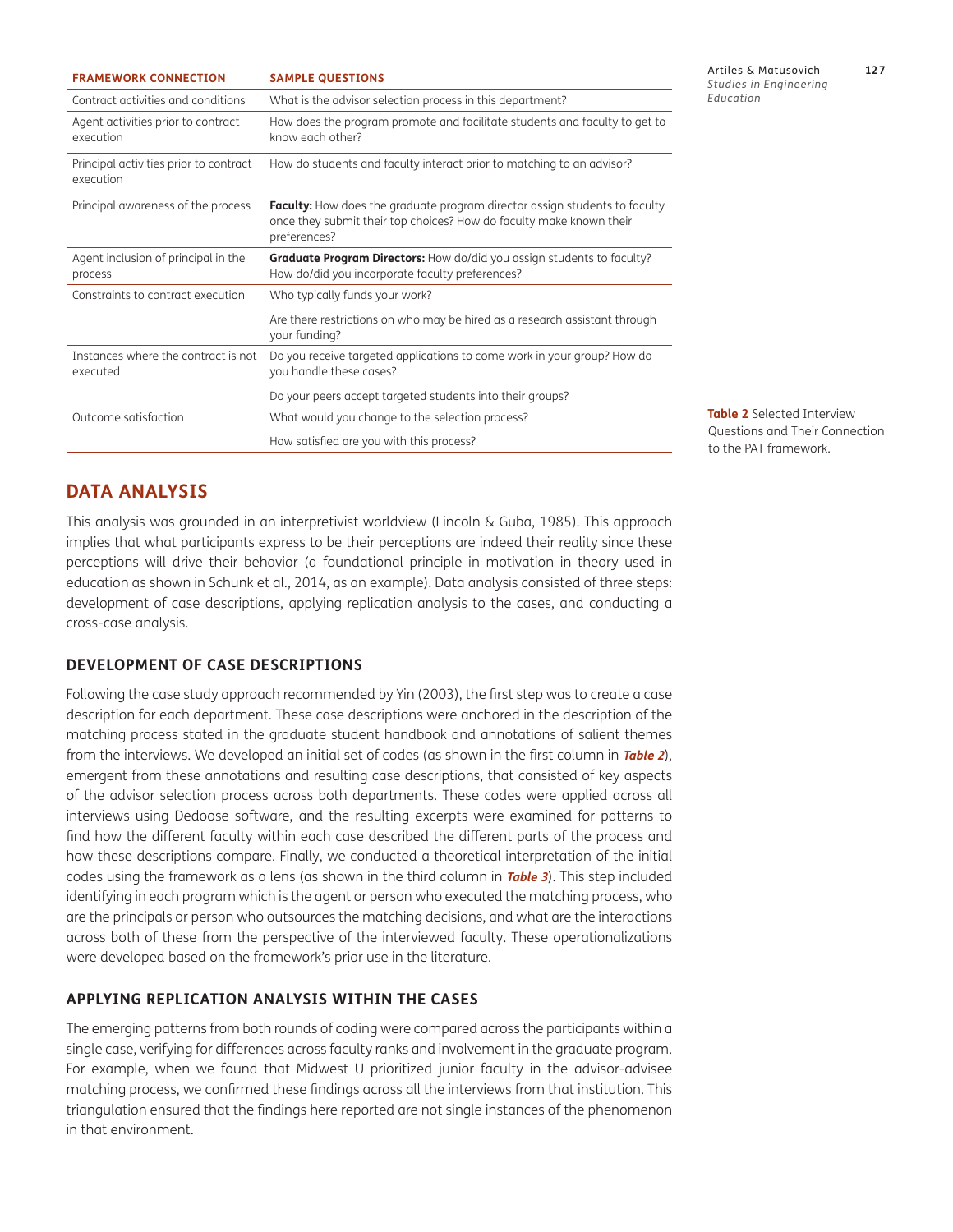| <b>INITIAL EMERGENT</b><br><b>CODES</b>     | <b>OPERATIONALIZATION</b>                                                                                                                                  | <b>THEORETICAL INTERPRETATIONS</b><br>OF THE INITIAL CODES   | <b>SAMPLE QUOTES</b>                                                                                                                        |
|---------------------------------------------|------------------------------------------------------------------------------------------------------------------------------------------------------------|--------------------------------------------------------------|---------------------------------------------------------------------------------------------------------------------------------------------|
| Admissions Process                          | Quotes relating to the admissions<br>process and its influence on student-<br>faculty interactions.                                                        | Pre-contract activities that impact<br>contract execution    | We admit a varied pool of students because we<br>want all faculty to have options to recruit for<br>their labs.                             |
| Recruiting Students                         | Quotes relating to recruiting students<br>after they are admitted to the program.                                                                          | Pre-contract activities that impact<br>contract execution    | I only begin to recruit students once they are<br>accepted into the program.                                                                |
| <b>Matching Process</b><br><b>Mechanics</b> | Quotes relating to the mechanics of the<br>advisor-advisee matching process.                                                                               | Contract execution details                                   | We sometimes prioritize junior faculty's needs<br>for students over student preference.                                                     |
| Matching Satisfaction                       | Quotes relating to the faculty's<br>satisfaction with the matching process                                                                                 | Principal satisfaction with the<br>outcome                   | I was not thrilled with the match, but it was<br>better than not getting matched at all as I<br>needed someone for the project immediately. |
| Veto Match or Back<br>negotiations          | Quotes relating to back negotiations led<br>by faculty to either obtain or push away<br>a specific student.                                                | Principal intervention with the<br>execution of the contract | I was particularly interested in a student, so I<br>took these specific actions to make sure they<br>were matched with me.                  |
| Circumventing<br>Process                    | Quotes relating to instances where<br>a student circumvents the process<br>completely and enters the PhD program<br>working directly for a faculty member. | Instances where the contract is not<br>executed              | Sometimes we see a student with support from<br>day one by a specific faculty skips the matching<br>process.                                |
| Resource Impact                             | Quotes relating to the process impacting<br>an individual faculty's resources (e.g.,<br>workload, funding, etc.)                                           | Limitations to the execution of<br>contract                  | There have been times when I cannot fill the<br>positions I have because the program does not<br>match me with a student.                   |

### **CONDUCTING CROSS CASE ANALYSIS**

The final patterns that emerged from both rounds of coding were then used to refine the case descriptions and were compared across cases for contextual similarities and differences. To test the transferability of the results, we used replication logic across cases to test emerging themes in the cases ([Miles et al., 2014](#page-19-0); [Yin, 2003](#page-20-0)). In the example previously mentioned, once junior faculty prioritization was confirmed in Midwest U, we tested this assertion in Land Grant State to determine if it was unique to Midwest U or a more common practice. All the previously described measures are strategies recommended to assure trustworthiness, specifically in qualitative case studies ([Creswell, 2013](#page-18-0)), as they enhance the validity of the study and trustworthiness of the results [\(Tracy, 2010](#page-20-0)).

### **POSITIONALITY**

Particularly important in promoting quality, we present our positionalities. The lead author primarily conducted this process with regular engagement with the second author as a form of researcher triangulation enabling the research team to wrestle with researcher positionality and consider implications of such for the research process itself and for the research results. The first author, who was a graduate student at the time of data collection, self-identifies as an underrepresented minority in engineering. She had attended two different graduate programs at the time of data collection and had worked professionally as an engineer. The second author is a white female faculty member who has graduated many doctoral students, served in academic administration, and worked professionally as an engineer. Alongside our interpretivist worldview, these different organizational perspectives and institutional experiences allowed multiple interpretations of the data to be examined. We both believe that human perception drives human action, and thus we interpreted our participants' perspectives as their individual reality. This notion helped examine differing participant accounts of the matching process from the individual vantage points from which our data was sourced.

### **LIMITATIONS**

Like any study, our findings have limitations. First, our study focused on two high-ranked institutions with similar faculty characteristics and experiences. This similarity in institutional traits limits the transferability of our findings to institutions different from our sample. We recommend

**Table 3** Initial and Theoretical Coding Results.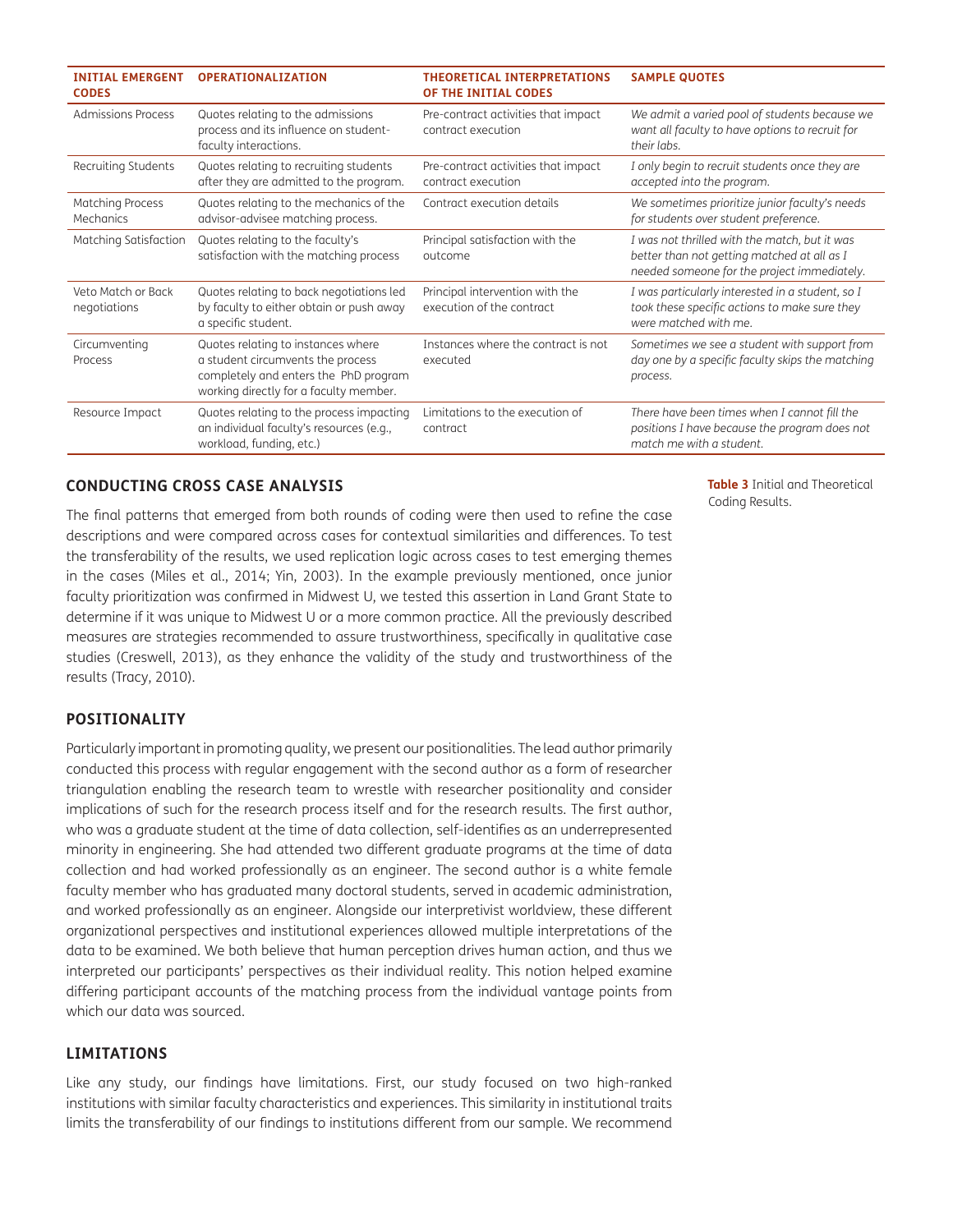readers consider the ways in which these cases resemble their context and exercise judgment in applying the findings accordingly. Second, our sample was predominantly tenured faculty. In the context of our study, this limitation may restrict what we could interpret to be the junior faculty perception of the process and comparisons across this group. However, as senior faculty have more experience in recruiting doctoral students than junior faculty, we were able to obtain more detailed descriptions of experiences in recruiting doctoral students. Further studies could evaluate more, specifically, the assistant professor's experience in recruiting doctoral students. Finally, as explained earlier, our study did not collect faculty demographics for identifiability reasons. Considering much prior research has described how faculty of color and women in engineering may have different experiences, further research should examine how these nuances may impact faculty perceptions of control in processes such as that described herein.

### **FINDINGS**

The aim of this work was to examine how two doctoral programs practice advisor-advisee matching through a PAT lens. We present the case summaries for each department and offer an explicit interpretation in terms of PAT for each. In both scenarios, we identify the principals to be the student and the advisors, while the graduate program director who completes the matches is the agent. The rationale for this role is that the students and faculty have the selection completed by the graduate program director; thus, the graduate program director acts as an agent on their behalf. **Figure 2** provides a visual summary of our findings.

#### **MIDWEST U CASE**

The matching process for Midwest U consists of students being admitted to the program and is provided funding for the first semester via a departmental source. All students are funded in the same way when they are admitted. Towards the end of September, they are asked to list their top three choices for a faculty advisor. Before students list their preferences, the program holds a series of research seminars and requires students to meet with a minimum number of faculty (such number varied based on cohort size and available funding any given year). The graduate program director collects these preferences and makes matches across all the faculty and all the students in the cohort. The graduate student handbook essentially states the following (exact handbook wording has not been shared to maintain institutional anonymity):

Each faculty member gives a research presentation to students in the early Fall. Students will have 1–2 weeks. after the faculty presentations to arrange and meet with faculty members of interest. We require each student to meet with five faculty members. After the one-on-one meeting period, students will submit a ranked list of their faculty choice. Students are placed in labs by early October. [paraphrased from Midwest U Handbook]



Framework.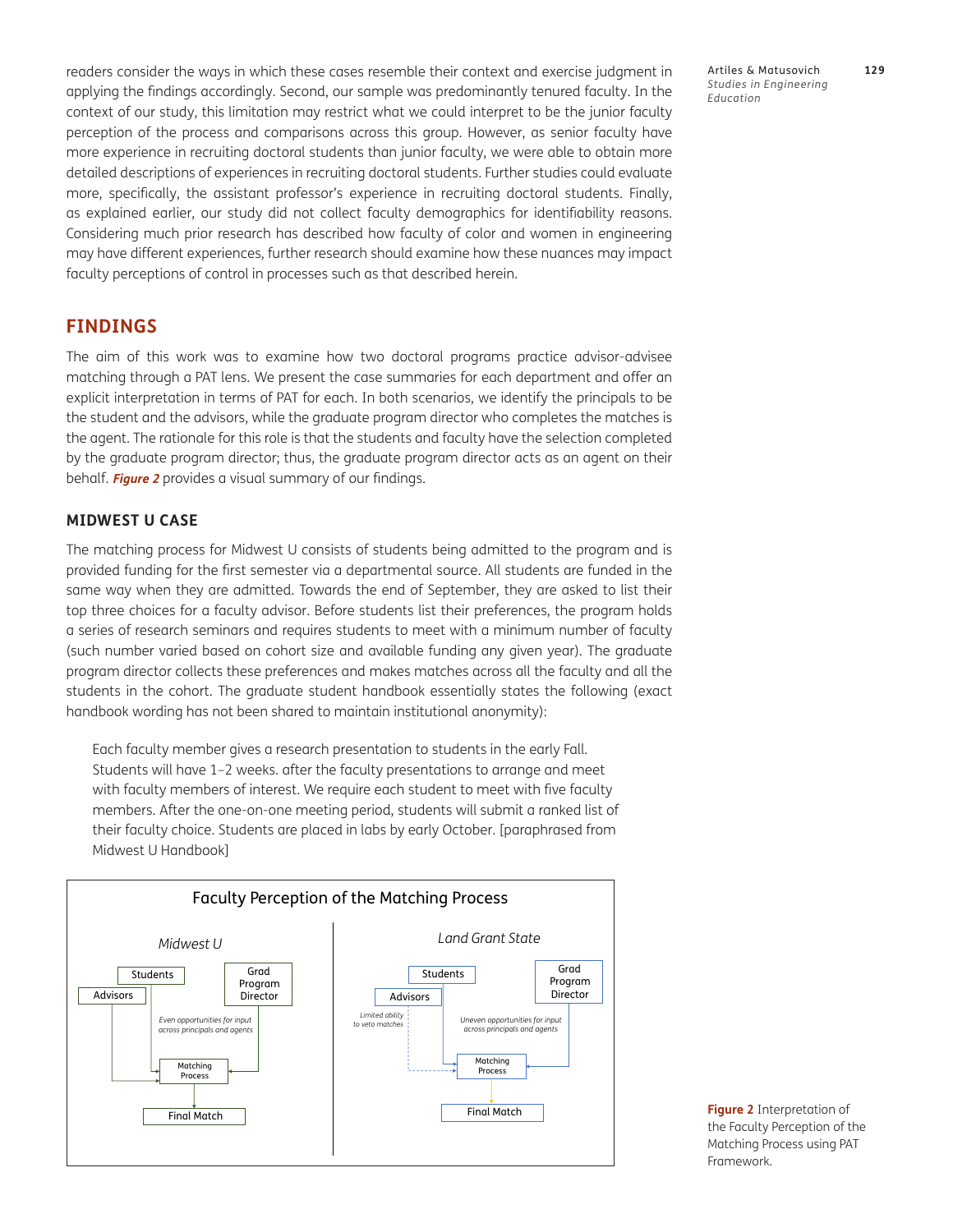This statement is, in essence, the contract that guides the interactions between the principal and the agent. Although all faculty members described a process similar to the one in the handbook, the Graduate Program Director described specific matching prioritization practices that are not listed in the handbook and therefore are perhaps not visible to students and faculty. For example, should more students want to work with one faculty member than available space, the faculty can provide input on who should be prioritized, and those students not selected can be matched to their second choice. It is important to note that faculty in this department was not told which position a student ranked them. They were only told the names of students who had listed them as a possible advisor, and the faculty were satisfied with that information and could use it to request an additional student should there be enough students for all faculty who requested one and they have enough funding to support such student.

The faculty also shared the undocumented practice of taking into consideration the needs of junior faculty as they are less likely to recruit easily:

So, the graduate chair, in doing the assignments, junior faculty get a higher priority. If you're a brand-new professor walking in, getting a student in your group is vital to your survival. So, they get priority. […] And this is a community decision. [Full Professor, Midwest U]

Our data also showed that the advisor-advisee matching process in Midwest U is inherently connected to the admissions process. This practice is driven by a program's historical knowledge and experience dictating: 1) that if a program admits too many students interested in a specific research topic, they risk having a more difficult matching process later on because they only have a limited amount of faculty members to advise students researching a specific subject, and 2) the timing of funding availability.

Midwest U attempts to manage this limitation by offering admission to more students than they can accept across all research areas in their department, thus maximizing their chances of having a sizeable cohort of incoming students with diverse research interests. The timing of funding availability also complicates tailoring matches to meet student research interests and faculty-student needs. The program conducts admissions in the early Spring. The results of commonly applied for National Science Foundation (NSF) grants, which most faculty described as their primary funding agency, are typically not known until later in the semester or summer as prominent government funding agencies reach the end of their funding cycles over the summer. This timing gap makes it challenging to match advising capacity in specific research interests and funding availability for students:

In December when we're making admissions offers. At that time, we often told the faculty how many students do you want? They'll just say, "Oh, no. I don't want students." Then September rolls around, and all of a sudden, they say, "Oh, I have a grant. I need students." [Former Graduate Program Director, Midwest U]

The primary matching criteria used to develop matches was students research interest and advisors' research funding availability. These criteria bring about their own challenges in that students may not actually know their research interests this early in their doctoral journey. The majority of faculty described that while some students come in with a clear idea of the type of work they would like to do, other students are not as aware and would likely be happy with any topic.

What a student thinks they're interested in as a senior in college applying for graduate school isn't necessarily what lab they want to end up joining. When they get there and get a better sense of what's really happening and get the complete picture of what's available. It's very common for someone to say, "Oh, I want to do something in Life Science," then they end up doing something they didn't even know that existed and was way cooler. [Former Graduate Program Director, Midwest U]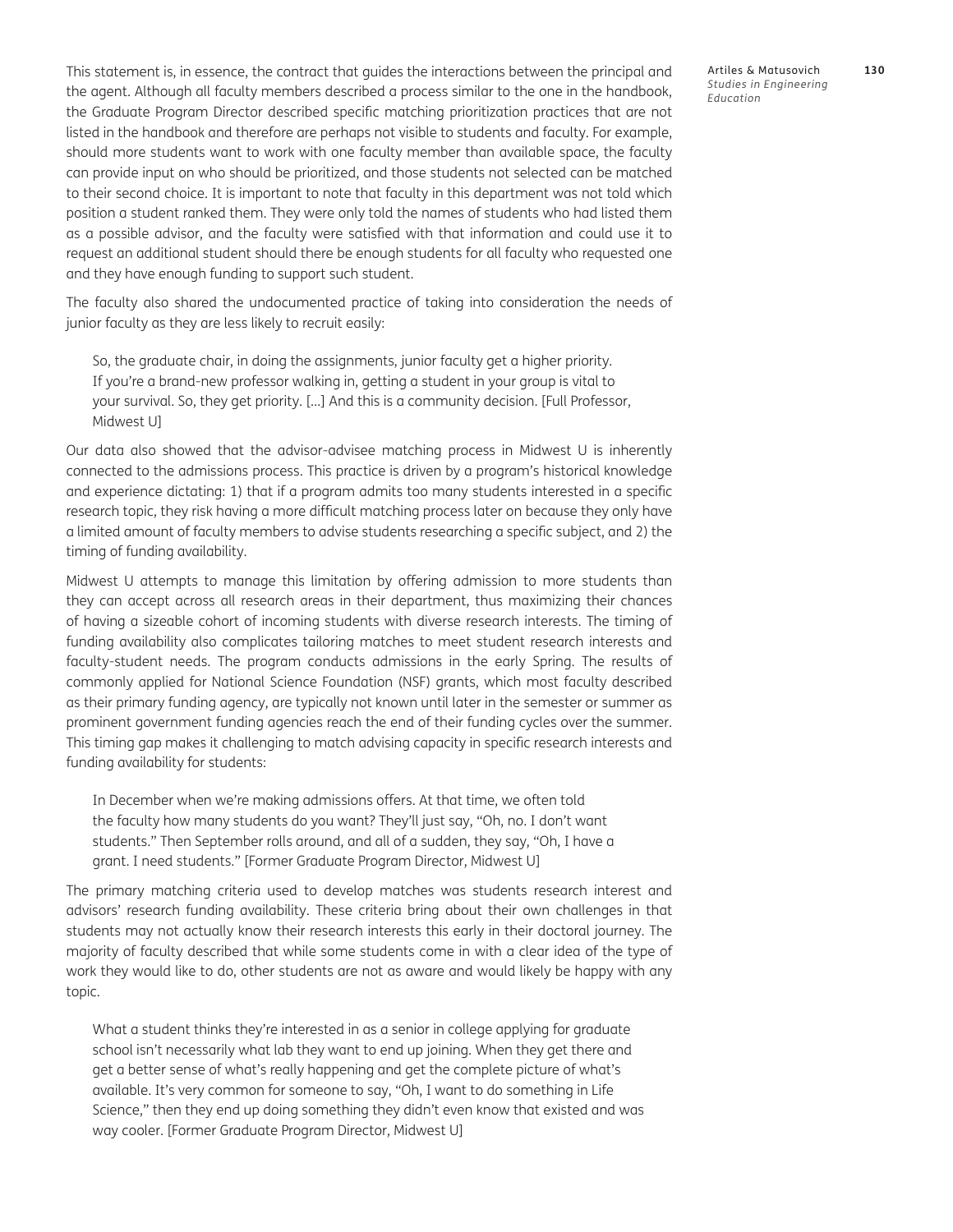Faculty in this department sometimes had the ability to recruit students that were amid switching research groups. However, they discussed this process as carrying risk in terms of both potentially questionable student performance or possibly ruining a relationship with a colleague:

You're always a little hesitant to figure out why this person is in the situation they're in and whether that's the type of person you'd want to recruit. But if you find out that it's for legitimate reasons, then it's not a problem, but it's just this extra layer that surrounds people whom it happened to. [Assistant Professor, Midwest U]

A key distinction in Midwest U is the degree to which faculty perceived being able to have control over their matches. This department had a balance in the decision making between the advising research faculty. When we asked faculty if they thought that they could veto a match made by the program, all the faculty interviewed expressed being able to do so. The following quote shows an example of a junior faculty that declined to accept a student despite financial offers from the department to help support this student:

There's been times where they say, oh, can you take another student? There's a student that really wants to join your group, and you'd be the best match for them. Then I would just say, well, I actually don't have funding to take another student on. Then they say, okay, well, we can give you a year's worth of funding if you can take this student. Then I can say yes, or I still said no, actually, one year, when the funding would not solve those problems. So, ultimately, through the selection process, professors ultimately have the final say whether they want to take on someone or not. [Assistant Professor, Midwest U]

So ultimately, faculty (even junior in standing) had a choice with whom they worked. They could decide that, even with free funding, they did not want to work with a student for whatever reason. We followed up this question by asking faculty about their satisfaction with the process and whether they would make any changes to the current practice. We found general satisfaction with the process, particularly due to being able to get an assignment with which they were satisfied with. There were no reports of faculty recruiting students outside of the matching process, either themselves or via their colleagues. We also asked faculty how they ensured their research agenda had continuous progress when they were unable to secure student matches in any given year. Although the faculty described having the opportunity to hire students outside of the Chemical Engineering program, they stated it was not as common. In the words of one full professor in this program, "We get great students. What else would I want?"

In sum, we observed this department to have a cohesive process for matching students with advisors and faculty in our sample, having been satisfied with the process and its outcome. We note that not all processes/practices are documented and are thus not all visible to students and faculty.

#### **MIDWEST U THROUGH A PAT PERSPECTIVE**

From a PAT perspective, we observe the following at Midwest U. The advisor-advisee matching processes, or contracts, through which students are assigned to advisors are executed in nearly identical manners as the agent (graduate program director) executing the contract (conducting the matching) performs the same actions (documented) and takes into account the same considerations (documented and undocumented) to promote equity across all faculty principals (both senior and junior faculty). The agent also considers the student principals' interests and uses these as the starting point when making the matches. The extent to which parts of the process are not documented shows how the agent has the freedom to make decisions in the execution of the matching process without being bound to any one principal. We also observed the constraints that affect the contract execution, such as connection to admissions, varying student research interests, and funding availability. These constraints start well before the contract execution, and the agents expressed being mindful of such before even beginning the task of matching even when some of these challenges, such as student interests and funding, are not under the control of the departments. Finally, we observe the faculty principals understand the limitations to executing the

Artiles & Matusovich **131** *Studies in Engineering Education*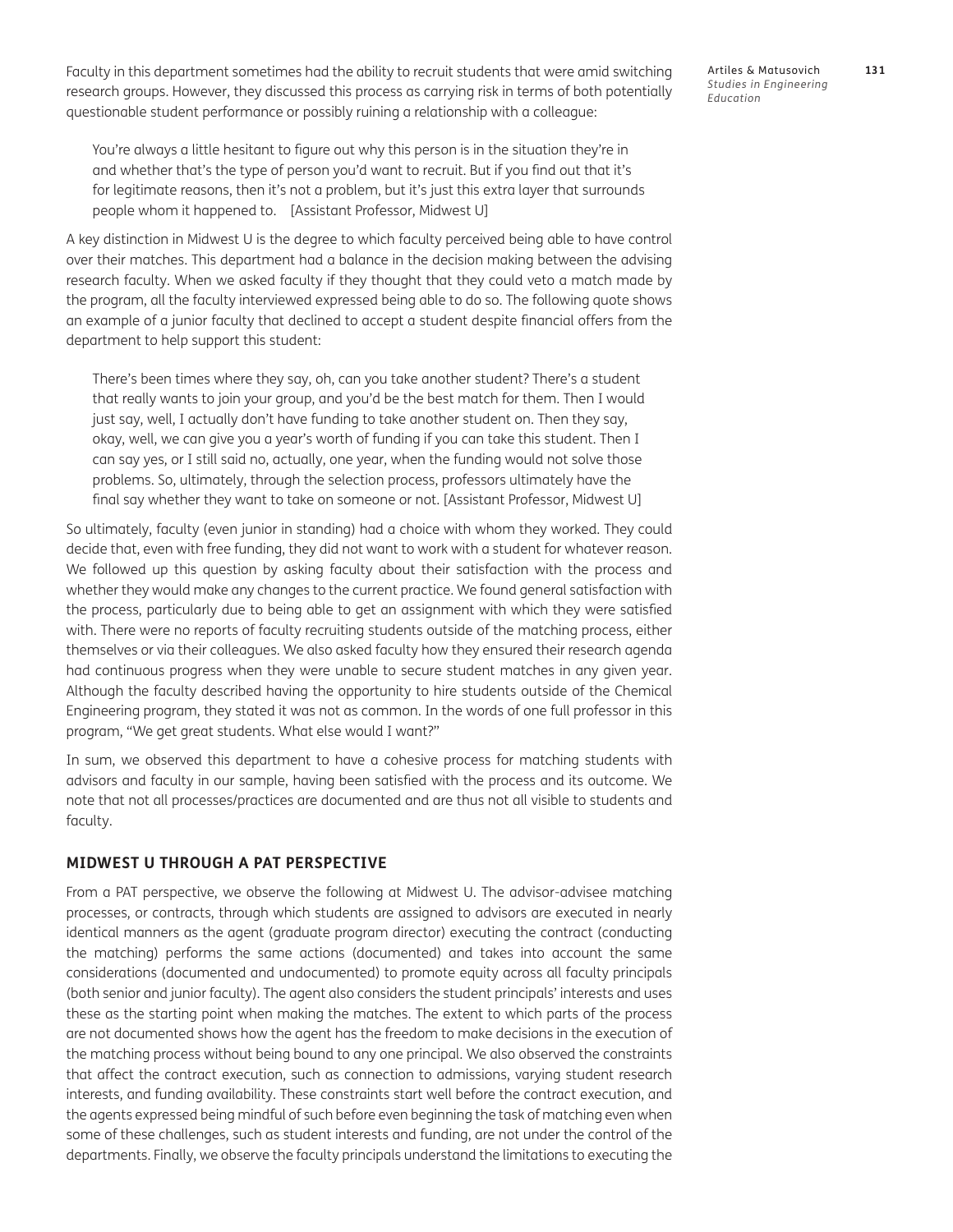contract since the student principals' interests are being taken into account by the agent, but the student principals are not always aware of what may be a successful contract outcome for them; making it challenging for the agent to pursue an optimal matching outcome.

Artiles & Matusovich **132** *Studies in Engineering Education*

In Midwest U, the agent (Graduate Program Director) works with both principals (students and faculty) to develop an outcome. While the priority is clearly the student preference, the graduate program director does convene with faculty to ensure they are satisfied with the outcome and negotiate the outcome. This allows faculty to have more choice over the students they wish. Consequently, they did not discuss needing to partake in circumventing the process set up by the department or recruiting for students in different doctoral programs.

PAT would suggest that faculty principals that are more satisfied with the outcome of the tasks completed by the agent (Graduate Program Director) are more likely to engage again with the agent to complete a new task than those principals who are not satisfied. Faculty in Midwest U are satisfied with the process and receive students that they like. They also describe themselves as having the freedom to refuse matches. Thus, they adhere to the process when recruiting students and do not deviate themselves or observe their peers deviating from the process.

#### **LAND GRANT STATE CASE SUMMARY**

The matching process for Land Grant State was very similar to the one described in Midwest U, but there are some differences that analyzing it through PAT helped us uncover. Students are admitted to the program and funded from a departmental funding source for the first semester. Students then participate in program-hosted seminars about available research projects, interviews with faculty, and towards late October, they were asked to list their top three preferred advisors. The handbook states as follows:

The Graduate Program Director initially advises incoming students. During the Fall semester, faculty members make presentations about their respective research projects for incoming students. Students then take the initiative to arrange private meetings with individual faculty members to discuss potential research topics. Unless an advisor has already been assigned, each student then chooses at least three potential advisors. Students may also indicate a preference. Advisor Selection is typically completed by the end of Fall semester for incoming Fall semester students whose degree(s) is chemical engineering and by special arrangement for those students who matriculate other semesters. The Graduate Program Director will make final advising assignment decisions based on student preference, faculty workloads, available financial support, and other pertinent concerns. [paraphrased from Land Grant State Handbook]

The faculty described a process that hinges primarily on the students' research preferences:

All of the faculty get all of the graduate students together over the course of about two weeks for a two-hour session, two nights a week. And they run the faculty through in like 15-minute time slots. And you go in and describe your research program and talk about what students would do in your group, and how many slots you have available, and those kinds of things. Students get a chance to ask you questions. And then, the students get a chance to list their top three choices. And then the graduate studies chair tries to make everybody happy, which is an impossible task. [Full Professor, Land Grant State]

Land Grant State also practiced prioritization for its junior faculty, although this part of the process is not documented and students may not be aware of it:

One of the things that we really avoid in this department is having very senior famous faculty get all the great students, and then the junior faculty and especially the new faculty end up with nothing. [Former Graduate Program Director, Land Grant State]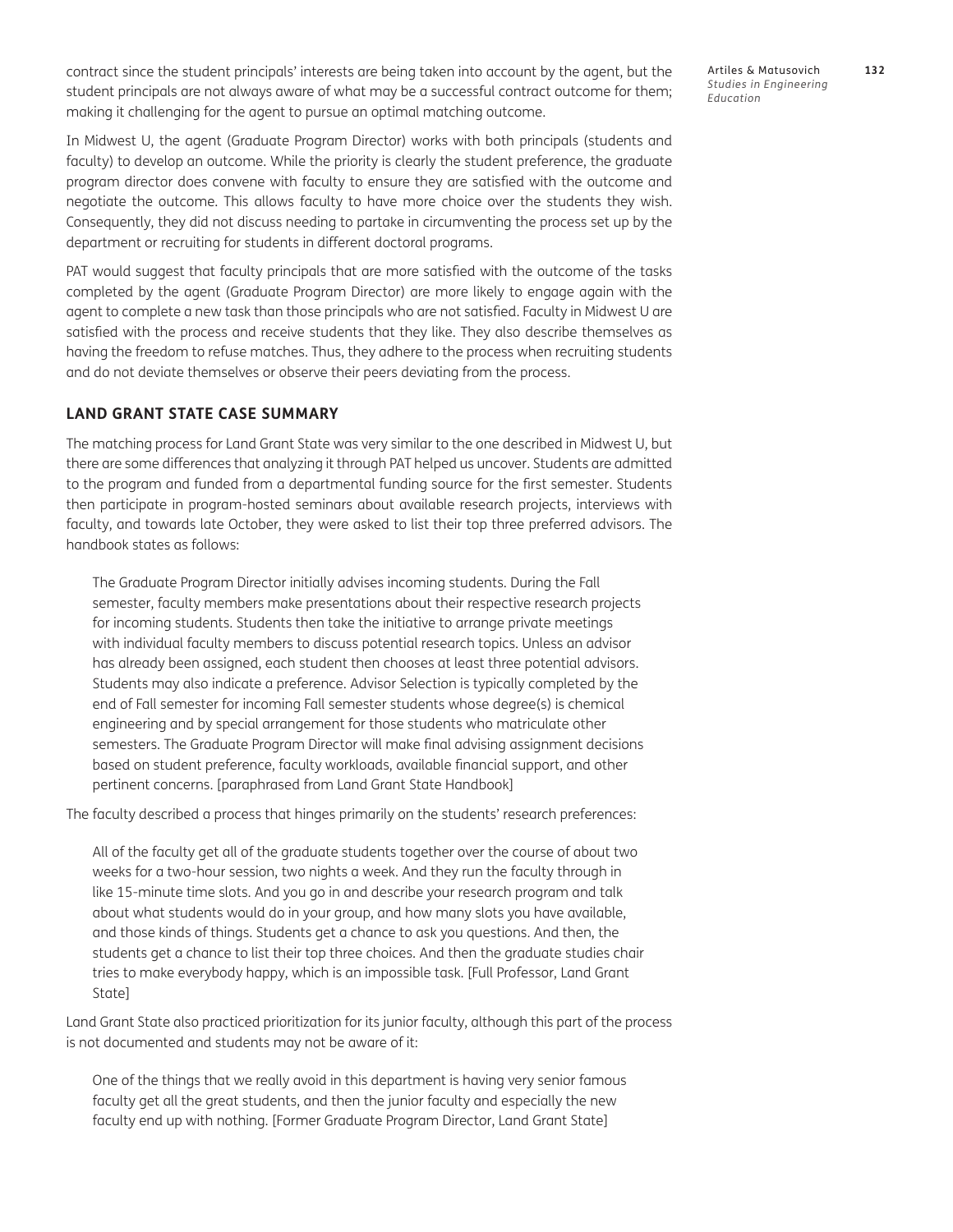This department also noted that the program could not control which admissions offers would later yield to enrollment. Although they did not discuss a specific strategy for managing this concern, they noted sharing the same challenge in trying to tailor admission offers to any given year's advising needs. They described trying to match possible grant funding available to admissions offers:

We have to try to match our student load with our grant load. So in between, you're trying to guess, "I just submitted a grant last Fall. Is that grant going to get funded? I hope so. [Full Professor, Land Grant State]

Regarding students' research interest, Land Grant State also found that students are typically satisfied with any research topic and sometimes not knowledgeable enough to narrow down on a research area efficiently:

I would say that 50% of the students are wrong about what they're interested in or could be much more flexible. [Full Professor, Land Grant State]

These quotes show that faculty agree that many incoming students do not have a clear understanding of their research preferences. Consequently, matching students to faculty by research interest is difficult.

At Land Grant State, the faculty did not perceive themselves as having control over their matches. When we asked faculty if they could veto a match made by the department, faculty expressed that they were typically offered to take the student with some financial assistance from the department to help them support such students. However, if they had declined to take on the offered student, it typically came at the cost of not getting matched with any student that year:

There'll often be a conversation about taking one for the team [by taking a student you don't want]. This is your year to take one for the team. Either you don't get a student at all, or you get one that wasn't even close to a choice for you. [Full Professor, Land Grant State]

Some faculty expressed not being satisfied because they would not always get a PhD student when requested and when they insisted on being matched, the match might be someone not as interested in working with them, and they were told in what position a student had ranked them:

They'll come to the advisor and be like, "We know this person didn't list you at all, but you're their fourth choice, and would you be willing to take this student if maybe we threw in a free year T.A. or something." Like great, a fourth choice. But [the student] have to go to somebody." [Full Professor, Land Grant State]

In this quote, we see that faculty at this institution were told what position students had ranked them in. While this information may not enhance the final results of the match, the previous quote shows that it does influence how faculty ultimately perceive a student that may have expressed an interest in their work when they were not the student's first selection.

Faculty at this institution were more likely to discuss alternatives for recruiting students outside of Chemical Engineering. For example, one faculty described recruiting students who were changing research groups. These faculty also discussed using their joint appointments with other departments to recruit students in other departments when their home department of Chemical Engineering could not match them to a PhD student. However, the mismatch in the recruiting timeline for both programs made this task very difficult:

I have difficulties because the [secondary appointment] program you have to match before you're accepted [in the Spring previous to initial enrollment]. So, I have to come to [secondary appointment] and say, "I'm going to take Suzy." Well, I'm usually hoping to pick up a Chem-E student because that's my primary appointment. By the time I realize [ChemE matches] failed, all the students in [secondary appointment] have been Artiles & Matusovich **133** *Studies in Engineering Education*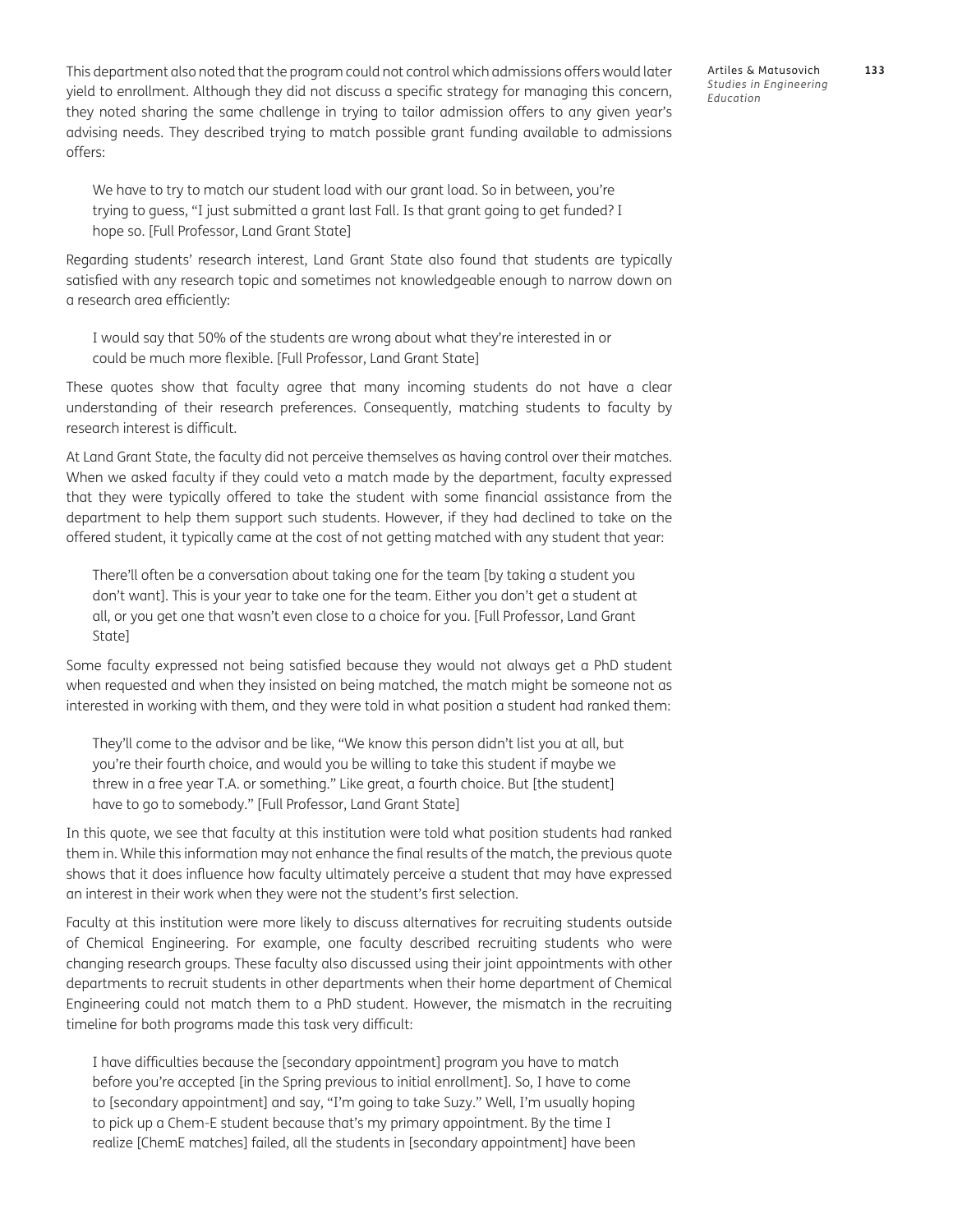admitted. I either have to take the [secondary appointment] student straight out of the beginning, and there's no Chem-E chance, or I have to gamble on Chem-E and hope for the best. [Assistant Professor, Land Grant State]

Faculty here also described more instances of either themselves or colleagues circumventing the process altogether. Neither department mentioned an explicit prohibition of faculty directly recruiting students. However, some of them discussed on more than one occasion in which they directly recruited a student that they had engaged with through work at some point or another before their commencing graduate school. Many of the faculty interviewed referred to certain colleagues with international connections and those who gained some form of research notoriety as often circumventing the matching process:

Every now and then you'll see a student coming in from … And it's typically one of my Chinese colleagues who has a student through a colleague who they either have a research collaboration or a strong personal relationship that this faculty member is actually bringing that person in on research grants directly into their lab. All they're worried about is getting the student accepted into the graduate program. They're not using any departmental funds to support that student […] or anything like that. So, faculty members can do that. That's basically like hiring a graduate student directly. [Full Professor, Land Grant State]

While the faculty were not completely satisfied with the status quo of advisor-advisee matching, they were mostly unable to articulate a better process through which to find students and completely rejected a laissez-faire recruiting approach without departmental intervention such as those practiced in most other engineering programs. They believed the system currently in place was the best to help all students succeed. When asked about whether they would like another version of the process, they responded:

[I like that] you get to meet all the students that have been admitted. The frustrating part is with the ranking (of faculty), I may really like a couple of students, but because they don't rank me in first place, they're not going to be in my lab. I mean, in an ideal world, a department would sponsor the student for, say, the first year […] That way, after they get there, there's a little more time to get to know them. [Assistant Professor, Land Grant State]

In sum, faculty were not likely to follow a different process despite their dissatisfaction often because it meant students had the best chance of finding an advisor, even if it came at a cost to them as faculty. Again, not all processes/practices were documented or visible to students and faculty.

#### **LAND GRANT STATE THROUGH A PAT PERSPECTIVE**

Similar to our prior case, we find that there is a contract that guides the process, but the agent also makes considerations for student interests and faculty standing when executing the contract. These considerations were not all documented in the contract. We also observed constraints on the process, such as balancing student research interests in any cohort and funding availability which limit the contract execution.

Unique to this case, we see that the agent not only sides with the student but also limits the faculty perception of control despite the faculty being also a principal in the matching. PAT would suggest that faculty principals that are more satisfied with the outcome of the tasks completed by the agent (Graduate Program Director) are more likely to engage again with the agent to complete a new task than those principals who are not satisfied. Faculty in Land Grant State indeed report this as they describe taking actions that circumvent dealing with the agent rather than monitor or regulate the actions of the agent to promote their individual satisfaction. They do not believe that they obtain the students they need by using the pre-established process. Thus, being unsatisfied with the process outcome (and its limitations on a faculty member's recruiting), these faculty Artiles & Matusovich **134** *Studies in Engineering Education*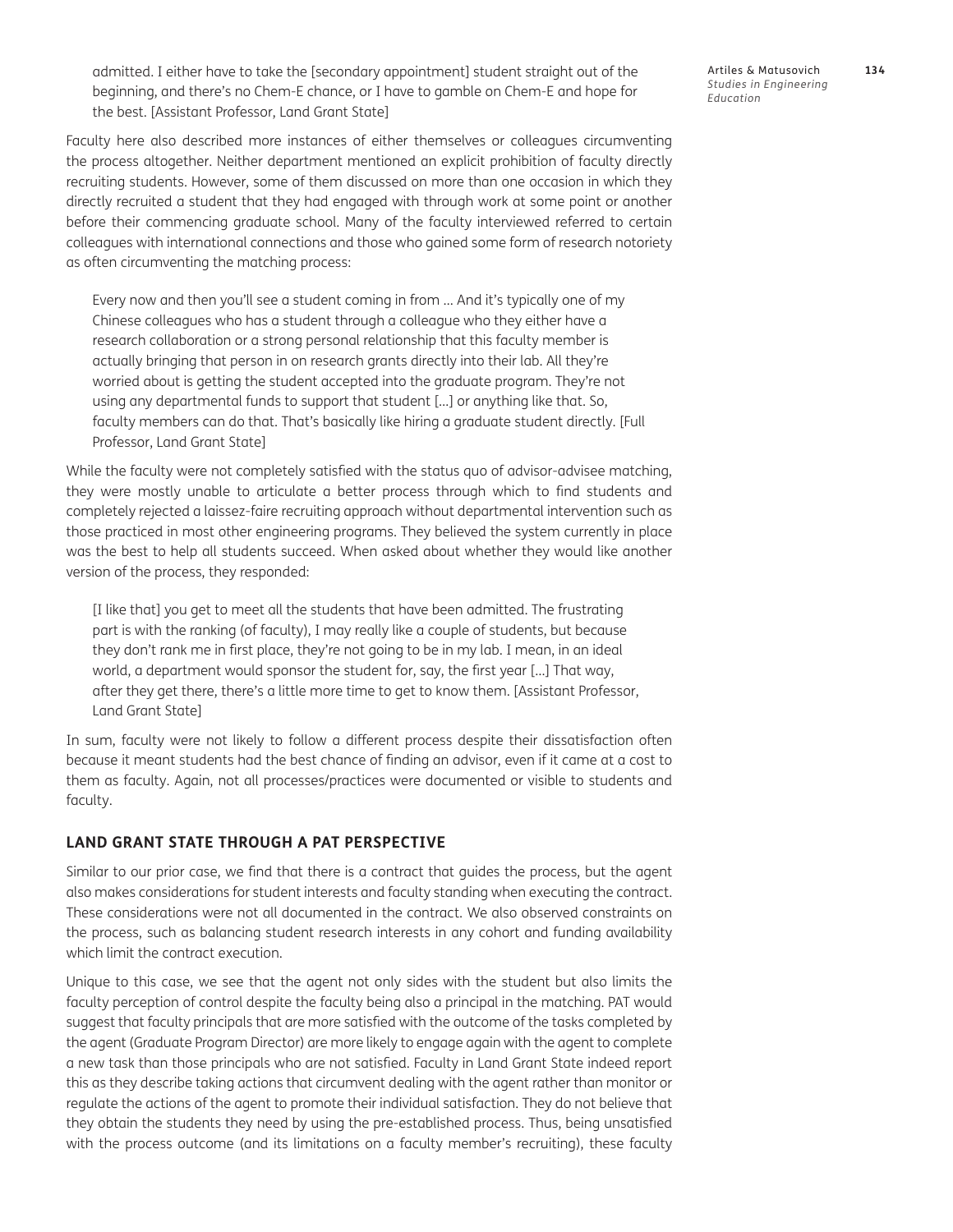resort to recruiting students outside of the pre-established process for the department or even outside the program's confines.

Artiles & Matusovich **135** *Studies in Engineering Education*

#### **MULTIPLE PRINCIPAL DILEMMA**

When considering these cases in light of the multiple principal dilemma, we observe two unique challenges. While there are two distinct variations in the multiple principal dilemma (where outcomes align and where they do not), the challenges we note are associated more with determining if desired outcomes are met, which is the step necessary before determining alignment. The first challenge is that of goal alignment between principals, which we observed across both departments. We infer from the faculty interviews that students' desired outcome is to be matched to their top choice, but they have no way to appeal a match. Conversely, the faculty members' desired outcome is to match with a student (less emphasis was placed on matching to any specific student), but they provide input to the Graduate Program Director while the choices are being made, and depending on the department, possibly even veto a match. In PAT terms, this lack of student control places the students in a position of less relative power than faculty, which can compound when the students' and faculty's goals are not aligned. This challenge was equally present for both cases examined above.

The second challenge is the challenge of the information asymmetries between the principals and the agent that limit the ability to assess the outcome. In Midwest U, the Graduate Program Director did not share what rank students assigned to each faculty. Faculty were only told that a student had listed them as a preferred match, and faculty did not request more information. Conversely, Land Grant State did share this information with their faculty, and we found instances where this information influenced how faculty perceived their match with a student (e.g., "this student ranked me fourth, so they probably don't really want to work with me"). In PAT terms, the information asymmetry between the agent and the principal can limit the principal's ability to assess whether the outcome is acceptable.

### **DISCUSSION**

This study examined how two different Chemical Engineering programs manage the advisoradvisee matching process from the perspective of faculty and, using PAT understand how the processes differed. Specifically, we examined how faculty and Graduate Program Directors interact when undergoing this process through a theoretical perspective. Our results showed that both programs herein described a somewhat similar matching process, including the student experience with the matching, how junior faculty are prioritized, and the challenges posed by fluctuating student interests and the timing of grant submission results. However, how faculty perceived the matching process as executed by the Graduate Program Director was different across the two departments, as was faculty perception of control over the matches. This perception of control over entering the advising relationship out of their own volition can be critical since it can influence how the relationship between the student and the faculty begins and develops ([Joy et al., 2015](#page-18-0)).

As examined through PAT, and specifically the PAT multiple principal dilemma, our results reveal two key insights. The first insight comes from the problem of enforcement; both departments lack the student possibility to appeal, making students the principal with lesser power to control the outcome. This power differential should not pose a problem for the student should their outcome preferences match those of the faculty. Prior research in advisor-advisee matching has shown students and advisors look for varying characteristics in their match and the prioritization of such vary across individuals [\(Joy et al., 2015;](#page-18-0) [Zhao et al., 2007](#page-20-0)). Thus, unless students and faculty have candid conversations about whether they both want to work with each other, their goals in being matched may not be aligned. Should there be misalignment in the final results of a match, there could be a possibility for an advising relationship to begin under a negative undertone [\(Devos et](#page-18-0) [al., 2016](#page-18-0)).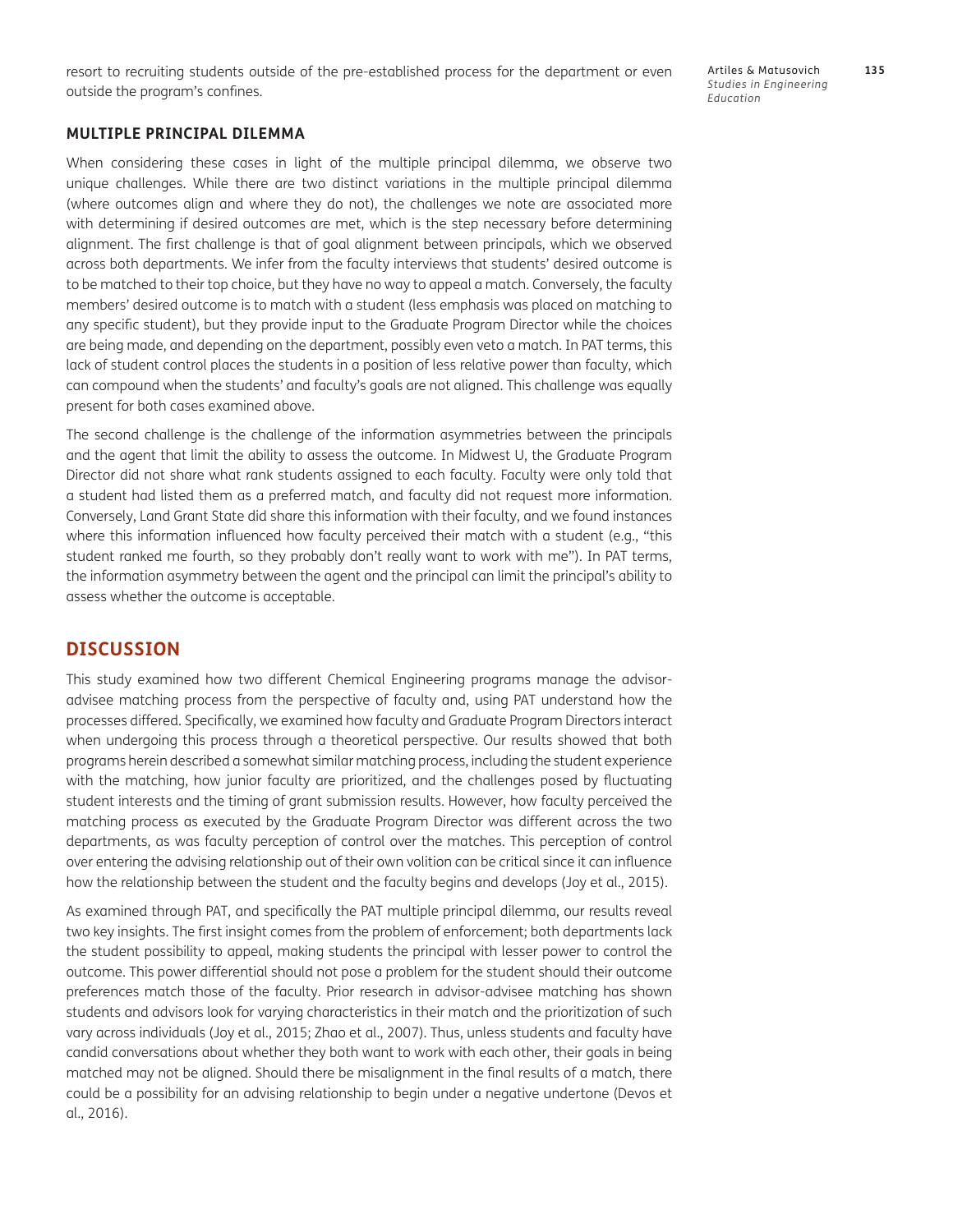The second insight comes from the challenge of information asymmetries between the principals and the agent. In Midwest U, faculty were not informed about their ranking, whereas in Land Grant State, the specific ranking position a student assigned to a faculty was shared. Per PAT [\(Eisenhardt,](#page-18-0) [1989](#page-18-0)), transparency between the principal and the agent should lead to higher efficiency in their transaction. However, we observe in Land Grant State that this additional information impacts how faculty perceive student matches and how the lack of this information does not make for less satisfactory matches in Midwest U. Thus, our findings counter traditional notions of transparency and suggest that some information asymmetries may be more beneficial than harmful [\(Bhargava](#page-17-1) [& Chen, 2012\)](#page-17-1). It is important to note that beneficial asymmetries are highly contextual to this scenario. Research in doctoral education has often discussed how transparency between students and faculty can be beneficial to student decision making even within advisor selection [\(Joy et](#page-18-0) [al., 2015;](#page-18-0) [Sowell et al., 2015;](#page-19-0) [Wall Bortz et al., 2020](#page-20-0)). Although transparency in advisor selection processes can help reduce attrition [\(Golde, 2005\)](#page-18-0) and increase overall satisfaction [\(Joy et al.,](#page-18-0) [2015](#page-18-0)), care should be placed when assessing which contexts merit information asymmetries, and frameworks such as PAT can help in that assessment.

### **IMPLICATIONS**

The main implication for research of this study is the additional insights obtained in the use of an economics framework to study faculty and departmental process. Our findings showed that faculty behavior indeed adhered to the principles set forth by the PAT framework. Further, by using such a framework, we obtained richness in interpreting what faculty were doing and why they acted the way they did, as well as how the actions of leadership impact faculty reactions. This adherence shows that ultimately faculty are rational human actors making predictable economic rational decisions based on the incentives available to them, similar to those we might make were we in the same situation. Thus furthering the use of economics frameworks such as PAT in studies of academic contexts can provide further understanding to human behavior in such and even the ability to predict how people will act in such scenarios [\(Shapiro, 2005](#page-19-0)).

Collectively, the findings show that the intended consequences of current practices can have negative impacts on process engagement and outcomes. We found that faculty appreciate the structured process put in place to help students find an advisor, but the management of such a process can impact faculty engagement. Departments, graduate program directors, and faculty could review their current practices to identify and rectify potential points of disengagement. This might require departments to first fully document what they actually do to make the complete process visible to all engaged in the process. This clarity can help all faculty understand the rationale behind the decisions being made as well as make visible to the students the constraints faculty work around when matching, in particular the role of funding availability as a matching driver. Regarding outcomes, our findings showed how a process—whose intent is to foster equality among students—could create unequal circumstances between students and faculty. Considering that this initial matching process sets the foundation for advising relationships, programs could consider ways to mitigate the impacts of this process in light of the power differentials in advising relationships.

The unintentional consequences could also lead to challenges in assessing the outcomes and effectiveness of matching, mainly if the primary assessment criterion is satisfaction with a match. Such a definition is problematic because when individuals circumvent the process or exert their power to obtain their desired match results, the outcome could be assessed as satisfactory despite the system not functioning efficiently or effectively. Departments could engage in a formal assessment of matching processes which may mean starting by explicitly delineating outcomes and the steps of the process that will promote those outcomes, essentially engaging in a backward design process, such as Wiggins & McTighe ([1998](#page-20-0)) outline for good course assessment.

Artiles & Matusovich **136** *Studies in Engineering Education*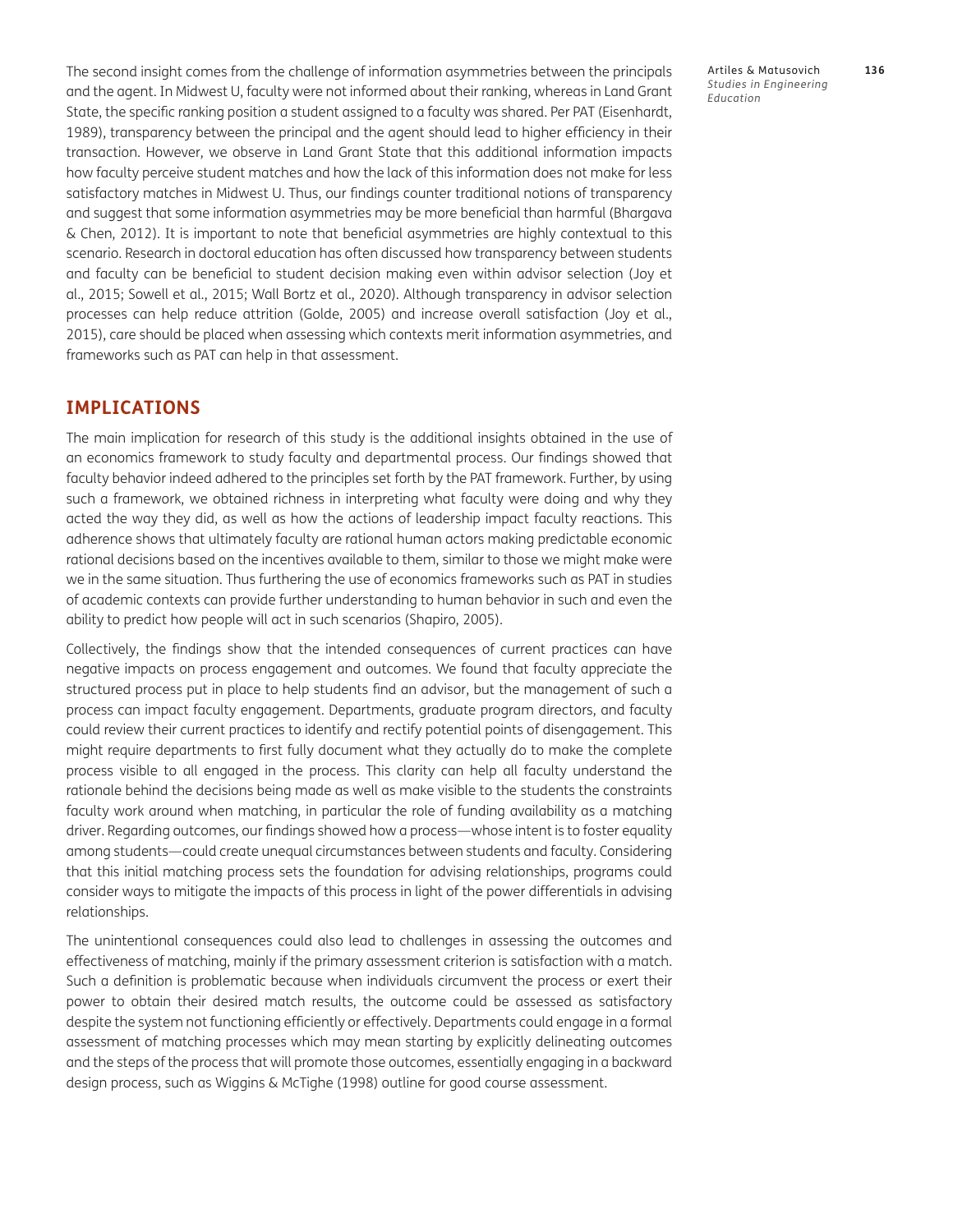## <span id="page-17-1"></span>**CONCLUSION**

In conclusion, this study showed that although the process of matching students and faculty in chemical engineering may seem similar from a surface-level view, department-specific nuances can vary the process broadly. It was through the faculty members' viewpoints and the lens of PAT that we were able to deconstruct the specific interactions and find further insight into such. We recommend departments consider how they practice shared governance in their departments and continuously engage in conversations about processes and practices to surface implicit and explicit practices and perpetuate good community in their academic units.

## **ACKNOWLEDGEMENTS**

This work is based on research supported by the National Science Foundation under Grant No. 1723314. Any opinions, findings, and conclusions, or recommendations expressed in this material are those of the authors and do not necessarily reflect the views of the National Science Foundation.

### **COMPETING INTERESTS**

The authors have no competing interests to declare.

## <span id="page-17-0"></span>**AUTHOR AFFILIATIONS**

**Mayra Artiles** *[orcid.org/0000-0001-7604-0410](https://orcid.org/0000-0001-7604-0410)* Arizona State University, US

**Holly Matusovich** *[orcid.org/0000-0003-4335-6122](https://orcid.org/0000-0003-4335-6122)* Virginia Tech, US

## **REFERENCES**

- Artiles, M. S. (2019). *Choice in the Advisor Selection Processes of Doctoral Engineering Programs*. (Doctoral dissertation, Virginia Tech).
- Bair, C. R., & Haworth, J. G. (2004). Doctoral student attrition and persistence: A meta-synthesis of research. In *Higher education: Handbook of theory and research* (pp. 481–534). Springer. DOi: *https://doi. org/10.1007/1-4020-2456-8\_11*
- Baker, V., Pifer, M., & Griffin, K. (2014). Mentor-protégé fit: Identifying and developing effective mentorship across identities in doctoral education. *International Journal for Researcher Development*, *5*(2), 83–98. DOI: *https://doi.org/10.1108/IJRD-04-2014-0003*
- Barnes, B. J., & Austin, A. E. (2009). The role of doctoral advisors: A look at advising from the advisor's perspective. *Innovative Higher Education*, *33*(5), 297–315. DOI: *https://doi.org/10.1007/s10755-008- 9084-x*
- Barnes, B. J., Williams, E. A., & Archer, S. A. (2010). Characteristics that matter most: Doctoral students' perceptions of positive and negative advisor attributes. *NACADA Journal*, *30*(1), 34–46. DOI: *https://doi. org/10.12930/0271-9517-30.1.34*
- Baxter, M. (2001). *Making their own way: Narratives for transforming higher education to promote selfauthorship.* Stylus.
- Becher, T., & Trowler, P. (1989). *Academic Tribes and Territories: Intellectual enquiry and the cultures of disciplines.* Buckingham: SRHE/Open University Press.
- Berdanier, C. G. (2016). *Learning the language of academic engineering: Sociocognitive writing in graduate students*. Purdue University.
- Berdanier, C. G., Tally, A., Branch, S. E., Ahn, B., & Cox, M. F. (2016). A strategic blueprint for the alignment of doctoral competencies with disciplinary expectations. *International Journal of Engineering Education*, *32*(4), 1759–1773.
- Berdanier, C. G., & Zerbe, E. (2018). Quantitative Investigation of Engineering Graduate Student Conceptions and Processes of Academic Writing. *2018 IEEE International Professional Communication Conference (ProComm)*, 138–145.
- Bhargava, H. K., & Chen, R. R. (2012). The benefit of information asymmetry: When to sell to informed customers? *Decision Support Systems*, *53*(2), 345–356. DOI: *https://doi.org/10.1016/j.dss.2012.01.006*

Artiles & Matusovich **137** *Studies in Engineering Education*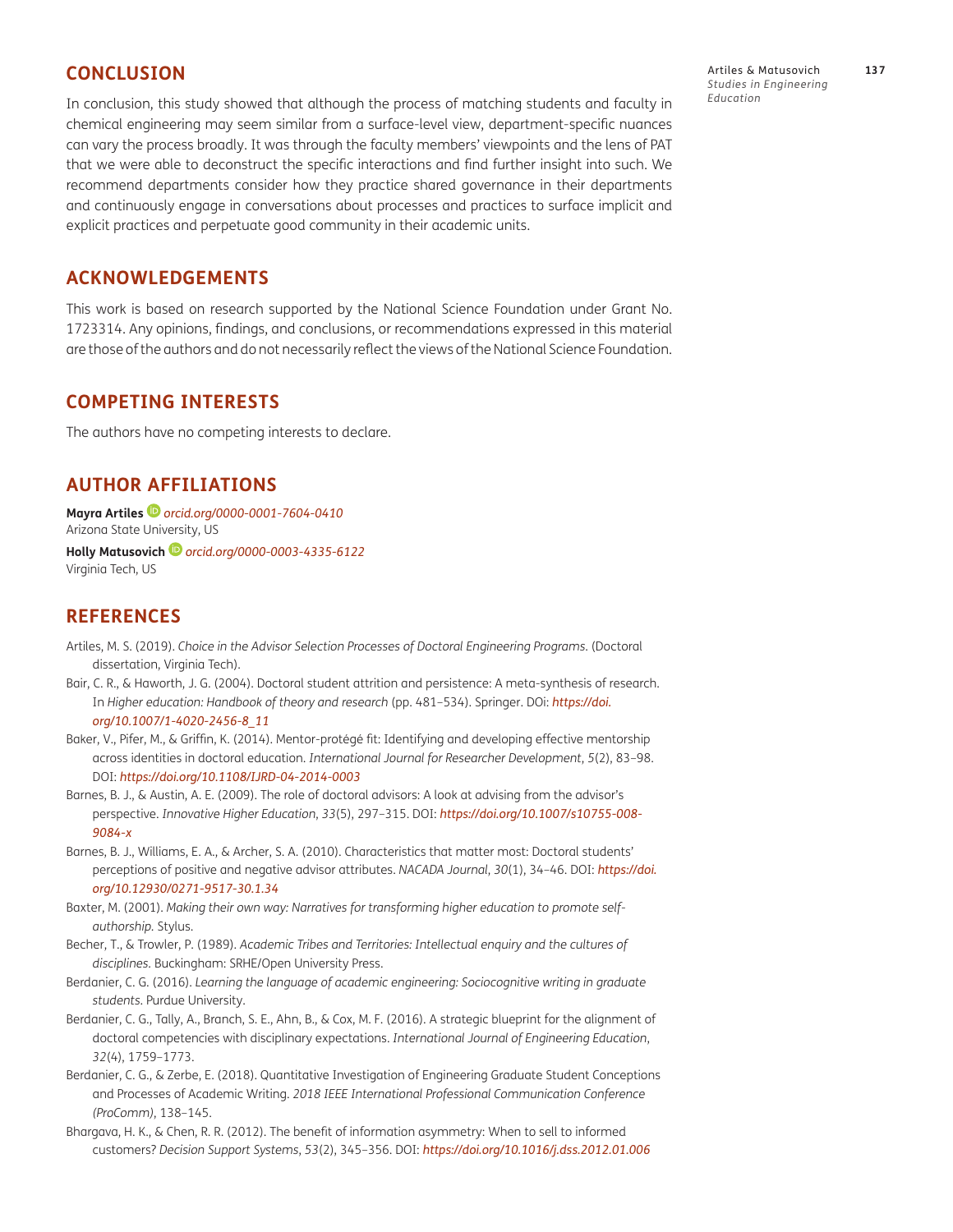<span id="page-18-0"></span>Borrego, M., Choe, N. H., Nguyen, K., & Knight, D. B. (2019). STEM doctoral student agency regarding funding. *Studies in Higher Education*, 1–13. DOI: *https://doi.org/10.1080/03075079.2019.1650737*

- Council of Graduate Schools. (2007). *PhD Completion and Attrition: Analysis of Baseline Program Data from the PhD Completion Project.*
- Crede, E., & Borrego, M. (2012). Learning in Graduate Engineering Research Groups of Various Sizes. *Journal of Engineering Education*, *101*(3), 565–589. DOI: *https://doi.org/10.1002/j.2168-9830.2012.tb00062.x*
- Creswell, J. W. (2013). *Qualitative inquiry and research design: Choosing among five approaches* (3rd ed). SAGE Publications.
- Denton, M., Choe, N., Nguyen, K., Borrego, M., Knight, D., Bortz, W., & Kinoshita, T. (2019). Predictors of Engineering Doctoral Students' Future Career Sector. *2019 ASEE Annual Conference & Exposition Proceedings*, 33185. DOI: *https://doi.org/10.18260/1-2--33185*
- Devos, C., Boudrenghien, G., Van der Linden, N., Frenay, M., Azzi, A., Galand, B., & Klein, O. (2016). Misfits between doctoral students and their supervisors: (How) are they regulated? *International Journal of Doctoral Studies*, *11*. DOI: *https://doi.org/10.28945/3621*
- Dill, D. D., & Soo, M. (2004). Transparency and quality in higher education markets. In *Markets in Higher Education* (pp. 61–85). Springer. DOI: *https://doi.org/10.1007/1-4020-2835-0\_4*
- Eisenhardt, K. M. (1989). Agency theory: An assessment and review. *Academy of Management Review*, *14*(1), 57–74. DOI: *https://doi.org/10.2307/258191*
- Ferrer de Valero, Y. (2001). Departmental factors affecting time-to-degree and completion rates of doctoral students at one land-grant research institution. *The Journal of Higher Education*, *72*(3), 341. DOI: *https:// doi.org/10.2307/2649335*
- Flora, B. H. (2007). Graduate assistants: Students or staff, policy or practice? The Current Legal Employment Status of Graduate Assistants. *Journal of Higher Education Policy and Management*, *29*(3), 315–322. DOI: *https://doi.org/10.1080/13600800701460867*
- Golde, C. M. (2005). The role of the department and discipline in doctoral student attrition: Lessons from four departments. *The Journal of Higher Education*, *76*(6), 669–700. DOI: *https://doi.org/10.1080/00221546.2 005.11772304*
- Golde, C. M., & Dore, T. M. (2001). *At cross purposes: What the experiences of today's doctoral students reveal about doctoral education.*
- Goldman, C. A., & Massy, W. F. (2001). *The PhD factory: Training and employment of science and engineering doctorates in the United States*. Anker Pub.
- Hilmer, C. E., & Hilmer, M. J. (2007). On the relationship between the student-advisor match and early career research productivity for agricultural and resource economics PhDs. *American Journal of Agricultural Economics*, *89*(1), 162–175. DOI: *https://doi.org/10.1111/j.1467-8276.2007.00970.x*
- Joy, S., Fen Liang, X., Bilimoria, D., & Perry, S. (2015). Doctoral advisor-advisee pairing in STEM fields: Selection criteria and impact of faculty, student and departmental factors. *International Journal of Doctoral Studies*, *10*, 343–363. DOI: *https://doi.org/10.28945/2302*
- Katz, A. S. (2019). *An inquiry into the nature and causes of the state of U.S. engineering ethics education dissertation* [PhD Thesis]. Purdue University Graduate School.
- Kinoshita, T. J., Amelink, C., & Knight, D. (2016, June). *Exploring graduate funding: Variation across engineering disciplines and relationships to student engagement and satisfaction*. DOI: *https://doi. org/10.18260/p.26847*
- Kinoshita, T. J., Knight, D. B., Borrego, M., & Wall Bortz, W. E. (2020). Illuminating systematic differences in no job offers for STEM doctoral recipients. *PLOS ONE*, *15*(4), e0231567. DOI: *https://doi.org/10.1371/journal. pone.0231567*
- Knight, D., Kinoshita, T. J., Choe, N., & Borrego, M. (2018). Doctoral student funding portfolios across and within engineering, life sciences, and physical sciences. *Studies in Graduate and Postdoctoral Education*, *9*(1), 75–90. DOI: *https://doi.org/10.1108/SGPE-D-17-00044*
- Lane, J. E. (2012). Agency theory in higher education organizations. In M. N. Bastedo (Ed.), *The organization of higher education: Managing colleges for a new era* (pp. 278–303). Johns Hopkins University Press.
- Levecque, K., Anseel, F., De Beuckelaer, A., Van der Heyden, J., & Gisle, L. (2017). Work organization and mental health problems in PhD students. *Research Policy*, *46*(4), 868–879. DOI: *https://doi.org/10.1016/j. respol.2017.02.008*
- Lincoln, Y. S., & Guba, E. G. (1985). *Naturalistic inquiry*. Sage Publications. DOI: *https://doi.org/10.1016/0147- 1767(85)90062-8*
- London, J. S., Cox, M. F., Ahn, B., Branch, S. E., Zephirin, T., Torres-Ayala, A., & Zhu, J. (2014). Motivations for pursuing an engineering PhD and perceptions of its added value: A US-based study. *International Journal of Doctoral Studies*, *9*, 205–227. DOI: *https://doi.org/10.28945/2050*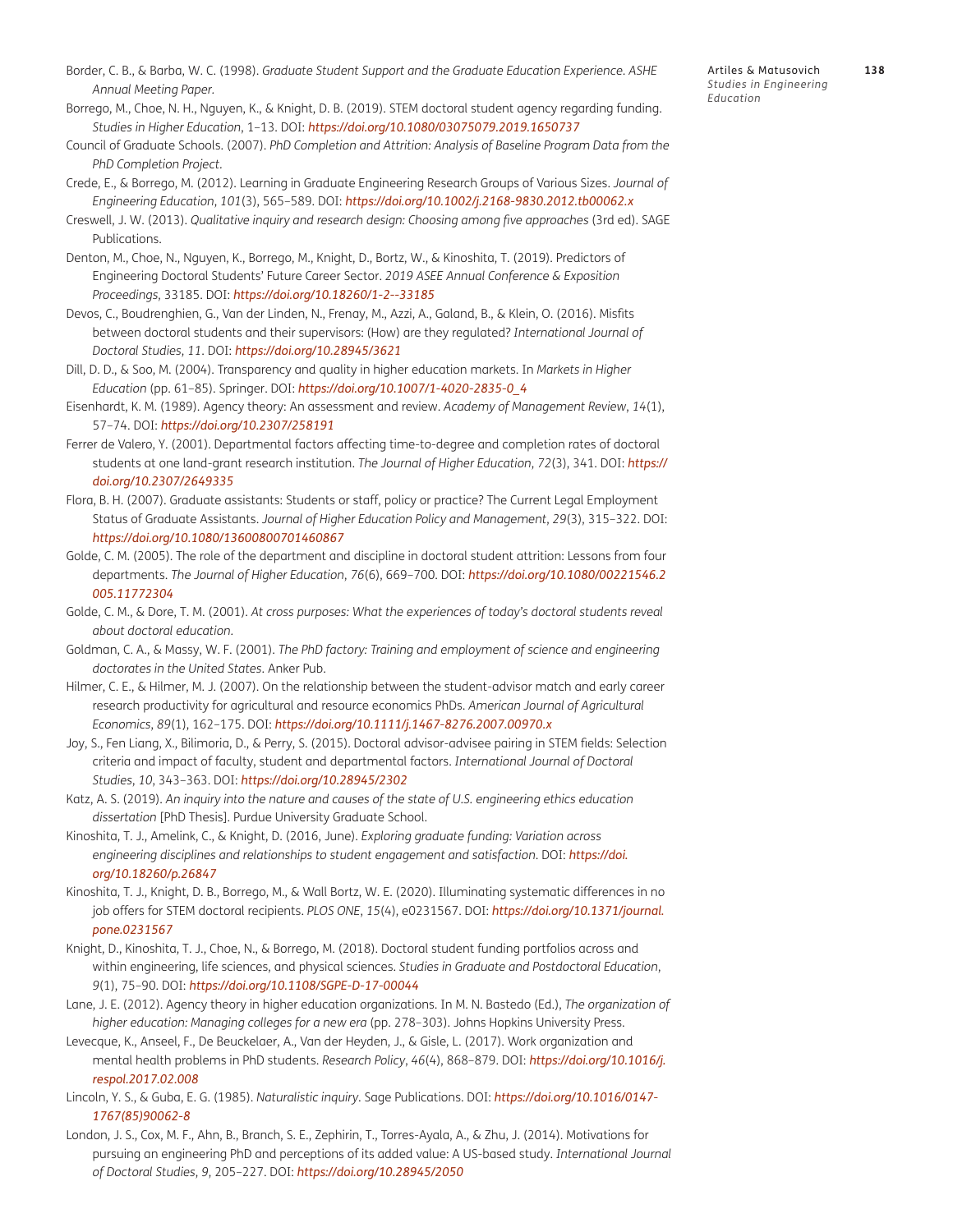- <span id="page-19-0"></span>Lovitts, B. (2001). Leaving the ivory tower: The causes and consequences of departure from doctoral study. *American Journal of Sociology*, *108*(3), 679–681. DOI: *https://doi.org/10.1086/378426*
- Lozano, J., & Hughes, R. (2017). Representation and conflict of interest among students on higher education governing boards. *Journal of Higher Education Policy and Management*, *39*(6), 607–624. DOI: *https://doi. org/10.1080/1360080X.2017.1377961*
- Maher, M. A., Wofford, A. M., Roksa, J., & Feldon, D. F. (2020). Finding a fit: Biological science doctoral students' selection of a principal investigator and research laboratory. *CBE—Life Sciences Education*, *19*(3), ar31. DOI: *https://doi.org/10.1187/cbe.19-05-0105*
- Miles, M. B., Huberman, A. M., & Saldaña, J. (2014). *Qualitative data analysis: A methods sourcebook* (Third edition). SAGE Publications, Inc.
- Mosyjowski, E. A., & Daly, S. R. (2020). Investigating the ways prior experience informs the research approaches of returning and direct-pathway students in engineering PhD programs. *Studies in Graduate and Postdoctoral Education*, *11*(2), 197–213. DOI: *https://doi.org/10.1108/SGPE-08-2019-0072*
- Mosyjowski, E. A., Daly, S. R., Peters, D. L., Skerlos, S. J., & Baker, A. B. (2017). Engineering PhD returners and direct-pathway students: Comparing expectancy, value, and cost. *Journal of Engineering Education*, *106*(4), 639–676. DOI: *https://doi.org/10.1002/jee.20182*
- National Academies of Sciences, Engineering, and Medicine. (2018). *Graduate STEM Education for the 21st Century*. National Academies Press. DOI: *https://doi.org/10.17226/25038*
- Nettles, M. T., & Millett, C. M. (2006). *Three magic letters: Getting to PhD.* Johns Hopkins University Press.
- Noy, S., & Ray, R. (2012). Graduate students' perceptions of their advisors: Is there systematic disadvantage in mentorship? *The Journal of Higher Education*, *83*(6), 876–914. DOI: *https://doi.org/10.1353/jhe.2012.0036*
- O'Meara, K. A. (2013). Advancing graduate student agency. *Higher Education in Review*, *10*, 1–10.
- O'Meara, K. A., Jaeger, A., Eliason, J., Grantham, A., Cowdery, K., Mitchall, A., & Zhang, K. (2014). By design: How departments influence graduate student agency in career advancement. *International Journal of Doctoral Studies*, *9*(1), 155–179. DOI: *https://doi.org/10.28945/2048*
- O'Meara, K. A., Lennartz, C. J., Kuvaeva, A., Jaeger, A., & Misra, J. (2019). Department Conditions and Practices Associated with Faculty Workload Satisfaction and Perceptions of Equity. *The Journal of Higher Education*, 1–29. DOI: *https://doi.org/10.1080/00221546.2019.1584025*
- Ong, M., Wright, C., Espinosa, L., & Orfield, G. (2011). Inside the double bind: A synthesis of empirical research on undergraduate and graduate women of color in science, technology, engineering, and mathematics. *Harvard Educational Review*, *81*(2), 172–209. DOI: *https://doi.org/10.17763/haer.81.2.t022245n7x4752v2*
- Patton, M. Q., & Patton, M. Q. (2002). *Qualitative research and evaluation methods* (3rd ed). Sage Publications.
- Peters, D. L., & Daly, S. R. (2013). Returning to graduate school: Expectations of success, values of the degree, and managing the costs. *Journal of Engineering Education*, *102*(2), 244–268. DOI: *https://doi. org/10.1002/jee.20012*
- Pyhältö, K., Vekkaila, J., & Keskinen, J. (2015). Fit matters in the supervisory relationship: Doctoral students and supervisors perceptions about the supervisory activities. *Innovations in Education and Teaching International*, *52*(1), 4–16. DOI: *https://doi.org/10.1080/14703297.2014.981836*
- Schlosser, L. Z., & Gelso, C. J. (2001). Measuring the working alliance in advisor-advisee relationships in graduate school. *Journal of Counseling Psychology*, *48*(2), 157–167. DOI: *https://doi.org/10.1037/0022- 0167.48.2.157*
- Schlosser, L. Z., Knox, S., Moskovitz, A. R., & Hill, C. E. (2003). A qualitative examination of graduate advising relationships: The advisee perspective. *Journal of Counseling Psychology*, *50*(2), 178. DOI: *[https://doi.](https://doi.org/10.1037/0022-0167.50.2.178
) [org/10.1037/0022-0167.50.2.178](https://doi.org/10.1037/0022-0167.50.2.178
)*
- Schunk, D. H., Meece, J., & Pintrich, P. R. (2014). *Motivation in Education: Theory, Research, and Applications,*  (4th ed.). Pearson. /*content/one-dot-com/one-dot-com/us/en/higher-education/program.html*
- Shapiro, S. P. (2005). Agency Theory. *Annual Review of Sociology*, *31*(1), 263–284. DOI: *https://doi. org/10.1146/annurev.soc.31.041304.122159*
- Shulman, L. S. (2001). The Carnegie classification of institutions of higher education. Menlo Park: Carnegie Publication.
- Sowell, R., Allum, J., & Okahana, H. (2015). Doctoral initiative on minority attrition and completion. Washington, DC: Council of Graduate Schools.
- Stake, R. E. (1994). Case Studies. In N. K. Denzin & Y. S. Lincoln (Eds.), *Handbook qualitative research*. Sage Publications.
- Stake, R. E. (2006). *Multiple case study analysis*. The Guilford Press.
- Thaler, R. H., & Sunstein, C. R. (2008). *Nudge: Improving decisions about health, wealth, and happiness*. Yale University Press. *http://public.eblib.com/choice/publicfullrecord.aspx?p=4654043*
- Torka, M. (2018). Projectification of doctoral training? How research fields respond to a new funding regime. *Minerva*, *56*(1), 59–83. DOI: *https://doi.org/10.1007/s11024-018-9342-8*